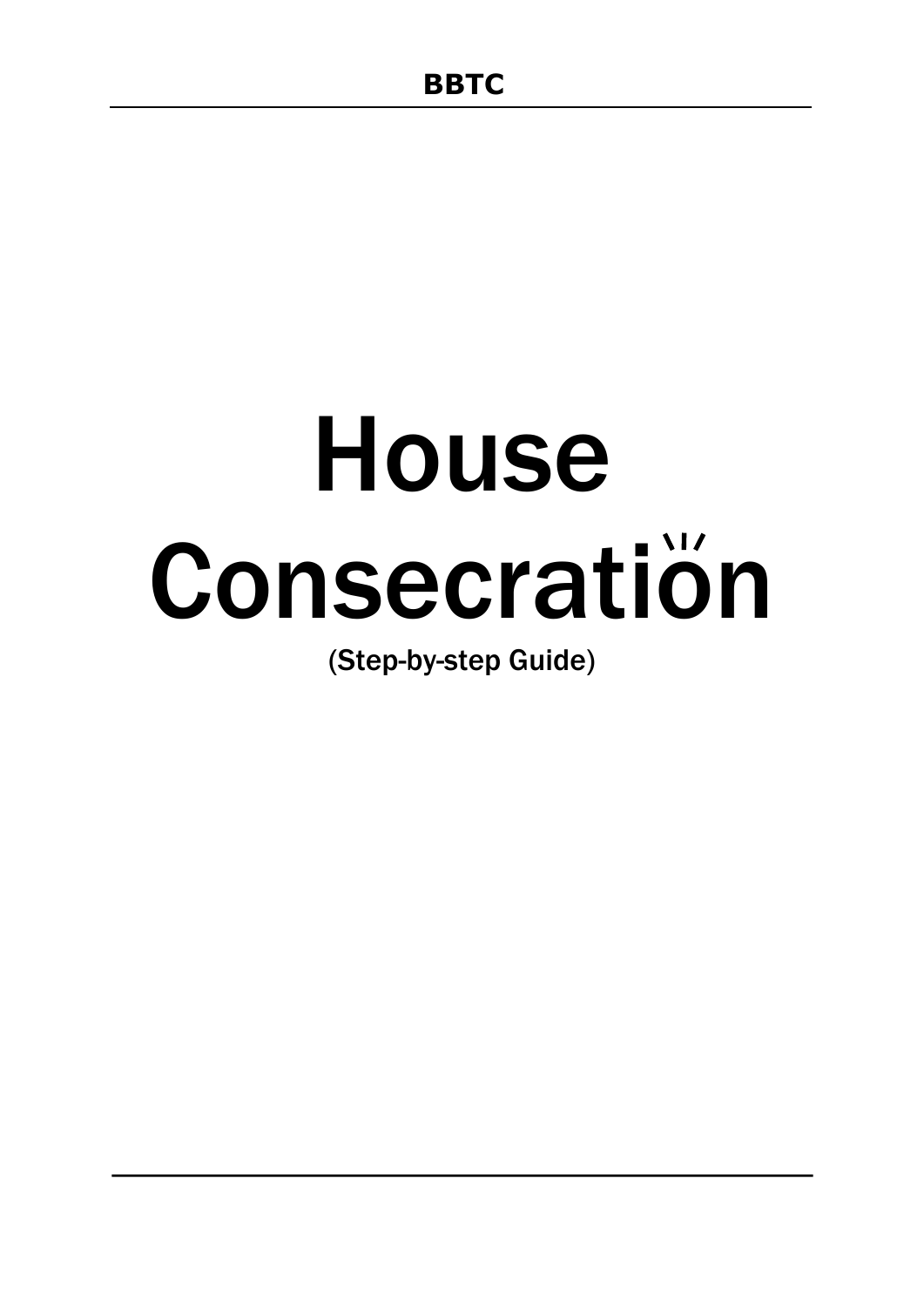## **Contents**

| S/N | <b>Contents</b>                              | Page |
|-----|----------------------------------------------|------|
| 1.0 | Why do we do House Consecration?             | 3    |
| 2.0 | <b>Things Needed</b>                         | 4    |
| 3.0 | <b>Pre-Consecration Preparation</b>          | 5    |
| 4.0 | <b>House Consecration Procedures</b>         | 7    |
| 5.0 | Sample Room-to-Room Prayer (Other Rooms)     | 13   |
| 6.0 | House Consecration (items to be disposed of) | 19   |
| 7.0 | <b>Additional Notes</b>                      | 22   |
|     | Appendix                                     | 24   |



Pastoral Guidebook on House Consecration - 2021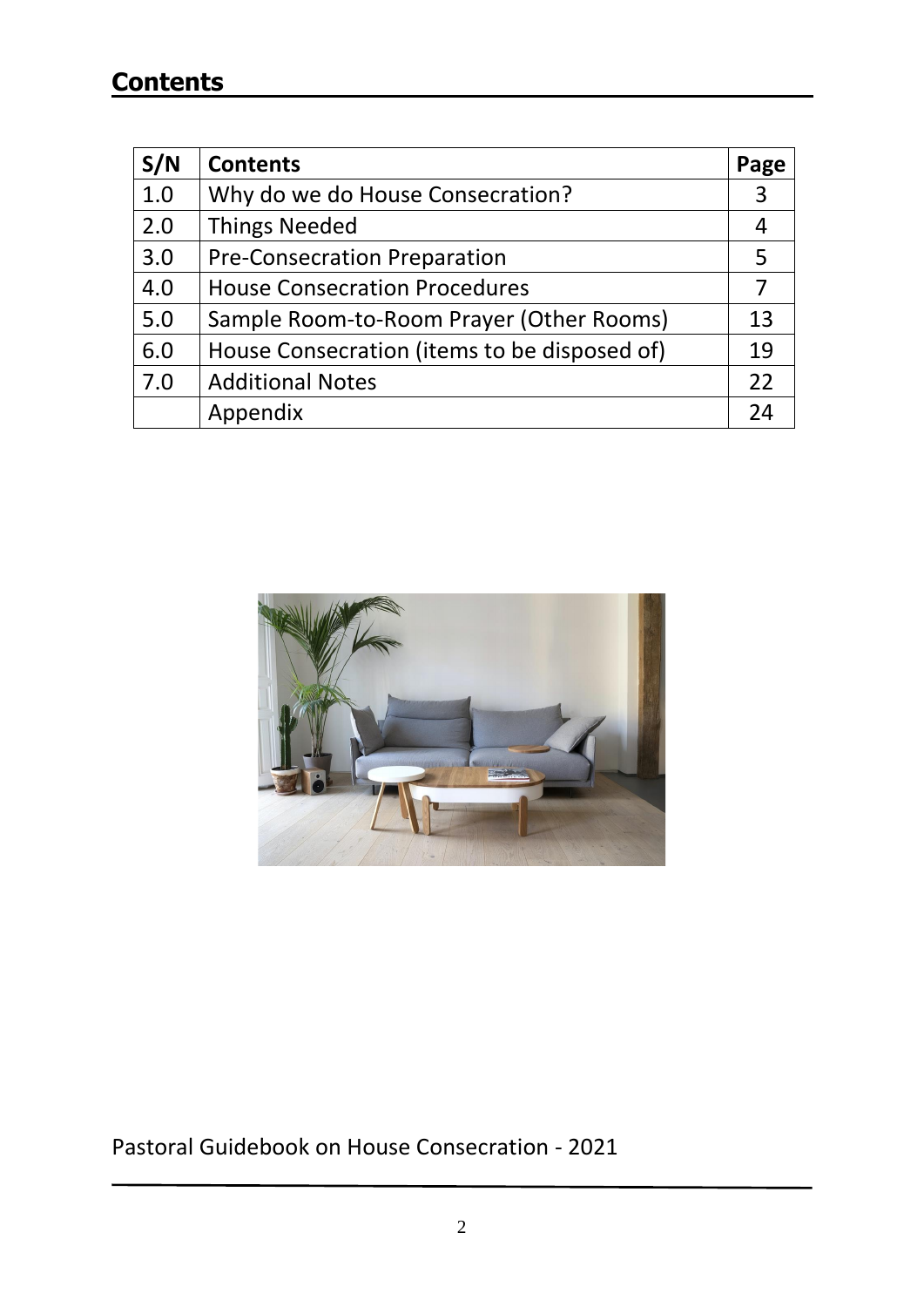## **HOUSE CONSECRATION**

(House Blessing & Cleansing)

# **1.0 WHY DO WE DO HOUSE CONSECRATION?**

Most house owners/ occupants who ask for 'House Blessing' or 'House Cleansing' do so with the desire to live in a house that is clean and cleansed from defilement and where the blessings of the Lord are upon them. While there may be practices, activities or things in the house which the owners may want to renounce or dispose of, there are also the heart issues of the owners themselves which may need visitation as well.

Often, 'House Blessing & House Cleansing' is something that most owners would delegate to an external party. The whole process might be perceived as that of prayers invoking blessings or negating curses. Needful as these are, it would be more beneficial if the owners themselves see the exercise as a time to consecrate themselves as well.

When that happens, both the house and its occupants are consecrated. This will make house blessing/cleansing a more meaningful exercise and specifically for the owners, it becomes an added opportunity to take a deeper walk with the Lord.

With this in mind, the suggested procedures herein include a time of consecration for the owners.

This booklet may not be comprehensive in scope but hopefully, it offers the persons doing house consecration some handles to work with.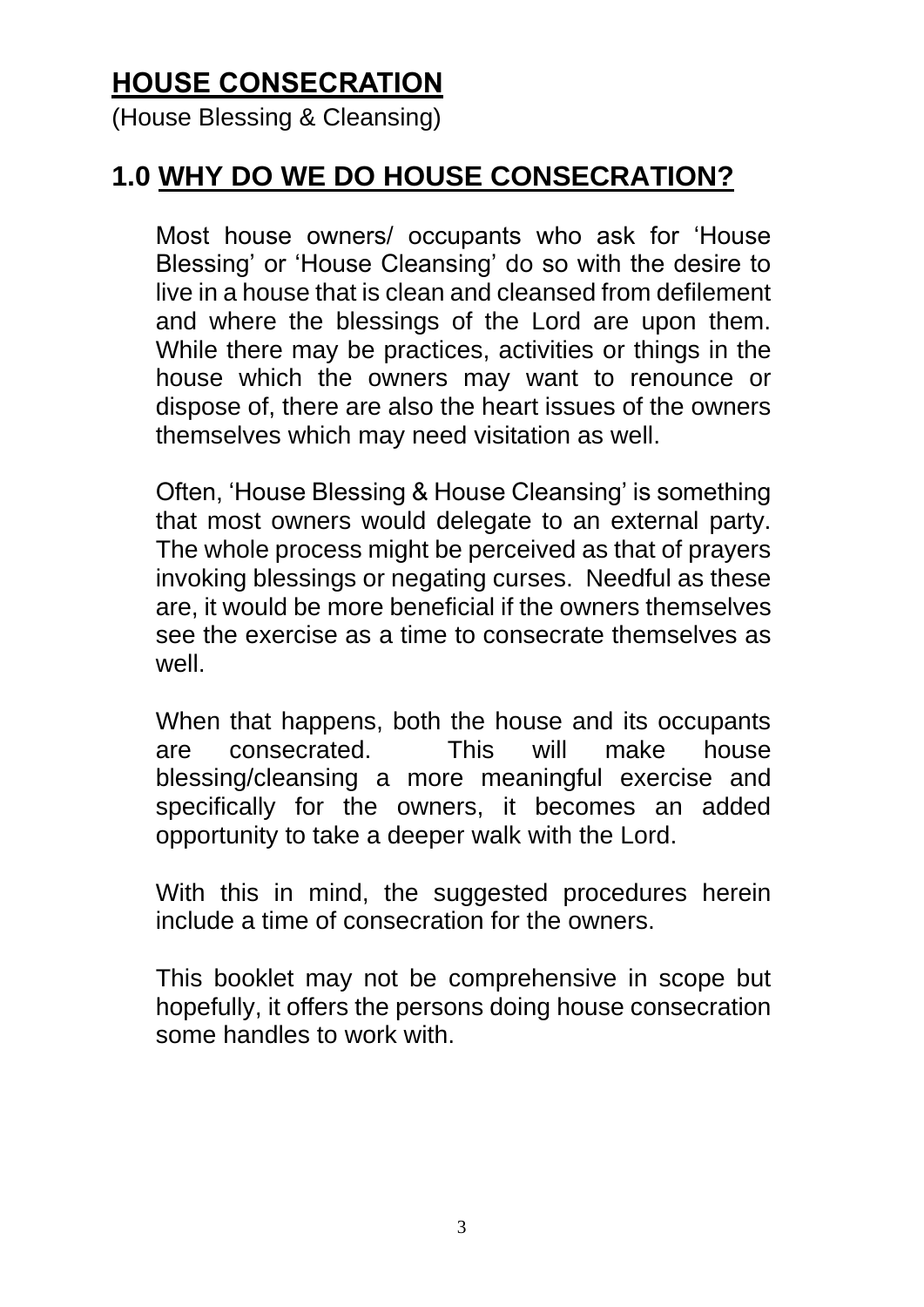# **2.0 THINGS NEEDED:**

# **2.1 HOUSE BLESSING**

• Anointing oil

Leviticus 8:10-12 (refer also to Exodus 30:25-30) Also Moses took the anointing oil, and anointed the tabernacle and all that was in it, and consecrated them. He sprinkled some of it on the altar seven times, anointed the altar and all its utensils, and the laver and its base, to consecrate them. And he poured some of the anointing oil on Aaron's head and anointed him, to consecrate him.

# **2.2 HOUSE CLEANSING**

- Hammer
- Newspapers
- Lighter or matches
- Metal container/bowl
- Disposable bags

# **2.3 ESTIMATED TIME FRAME**

About 1-2 hours. Plan to start at an appropriate time.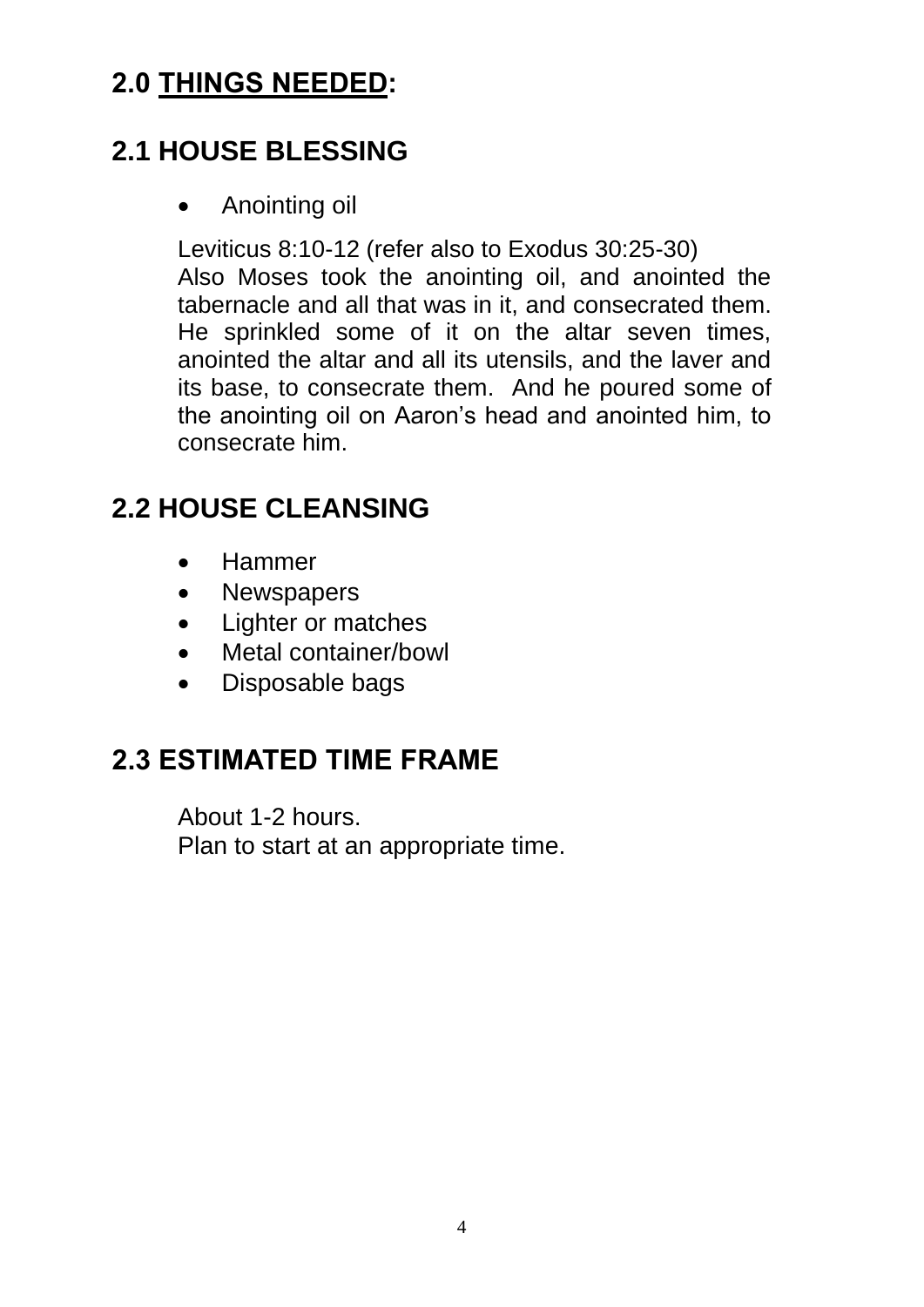## **3.0 PRE-CONSECRATION PREPARATION**

#### **3.1 HOUSE OWNERS/OCCUPANTS - Appendix**

- a) Pass a copy of the Appendix to the house owners/occupants days prior to the visit. This is to give them sufficient time to run through relevant areas or issues on their own.
- b) On the day of visitation, the leader can check with them if they have struggles in any of the areas mentioned or if any clarification is needed. Where new issues surface, confession and renunciation may be done as the case may be.
- c) If the Appendix is not given prior to the visit, copies of it should be given to the house owners/occupants to run through on-site before proceeding with the house consecration.

Instruct and encourage the house owners/occupants that a house blessed of the Lord is premised upon hearts sanctified and consecrated to the Lord.

## **3.2 HOUSE OWNERS – Bulky items**

Prior to the day of doing house consecration, where there are altar-tables or bulky items to be disposed of, owners of such items may want to engage the relevant people to dispose of them.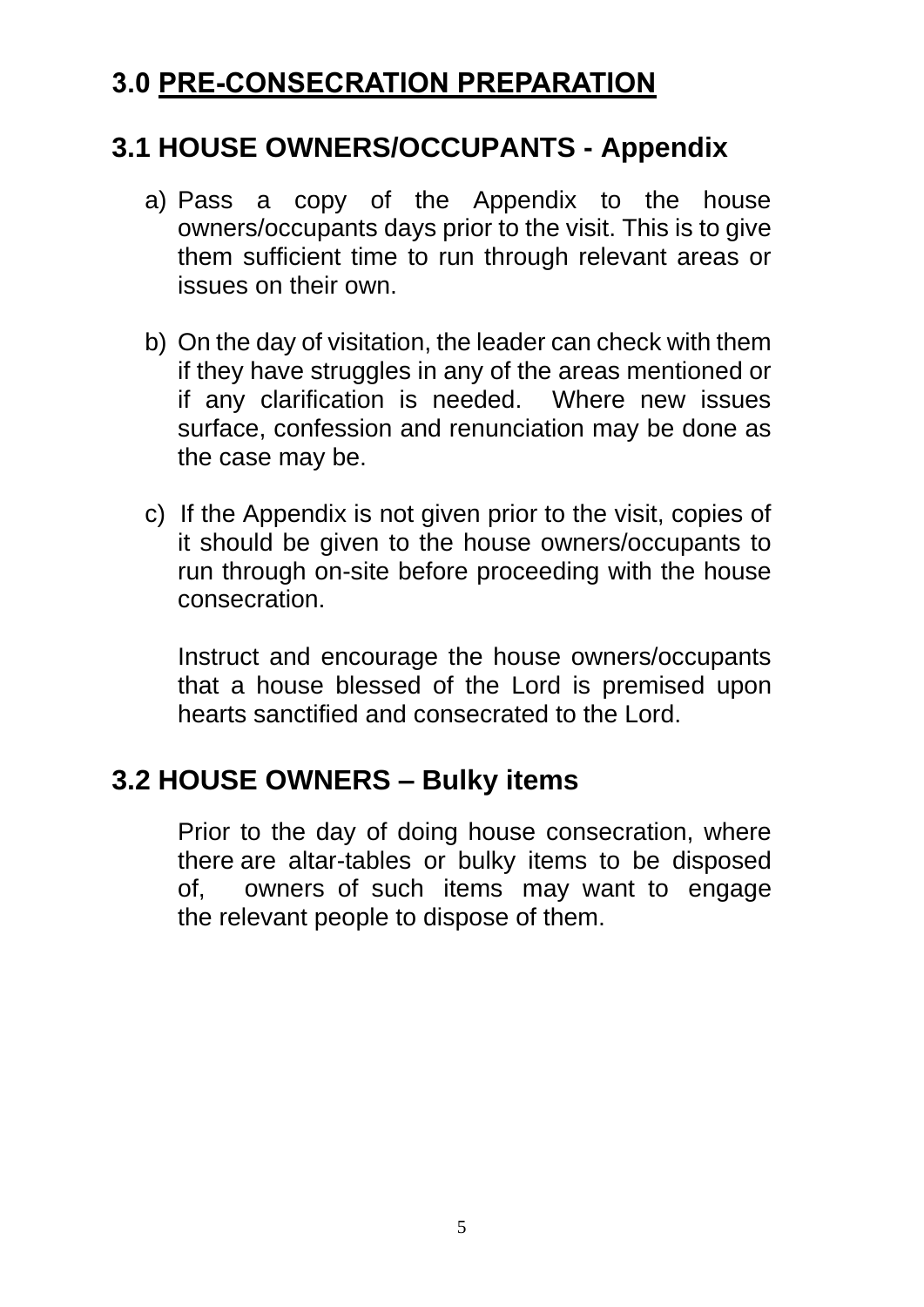# **3.3 CONSECRATION TEAM**

- a) Each member is to prepare himself. The leader is to pray ahead for himself and those going along.
- b) Pray for a safe journey to and fro.
- c) Pray for spiritual discernment and sensitivity to the Spirit's guidance.
- d) Pray for angels to encamp about all in the team.

# **3.4 INFORMATION GATHERING**

Before consecrating the house, get an idea of the following:

- a) What is happening in the family or house?
	- Any nightmares, spiritual oppressions, visions, noises, disturbances?
	- When did these things start to happen?
- b) Past History
	- Are they the first owners?
	- Any information about previous owners and faith?
	- Was the house previously used for spiritual activities, e.g. was it used as a house temple?
- c) Visitors/Service Personnel
	- Enquire if how owners/occupants normally would make a prayer of cleansing after visits made by various people, e.g. air-con men, repair men, etc.
- d) Things to be disposed of
	- Before making the visit, find out if there are idols or relevant items to be disposed of.
	- For small items such as amulets, charms, religious ornaments, etc, owners may be informed earlier to collect these things in a bag, box or carton.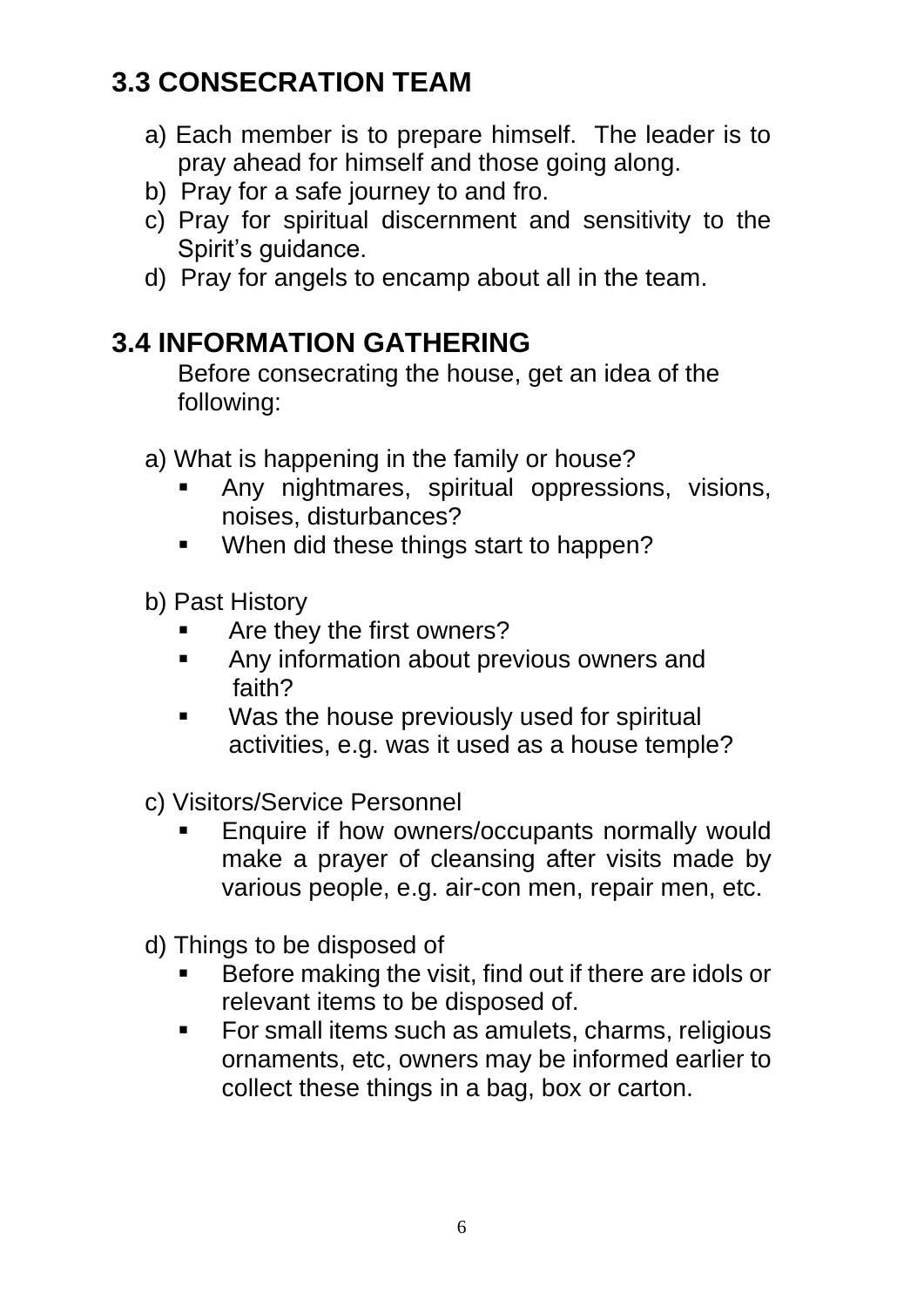# **4.0 HOUSE CONSECRATION PROCEDURES**

- a) Gather everybody together. Observe safety measures as appropriate.
- b) Start with an opening prayer, followed by worship. No singing if that is not allowed. However, people can still worship in spirit. Team leader to send out song lyrics to persons involved so that they can participate in the spirit of worship.
- c) Possible songs:
	- Reign King Jesus Reign
	- Majesty
	- You are Beautiful
	- Others
- d) House consecration (No items to be disposed of)

#### **Scenario 1**

If house owners/occupants have no items to be disposed of, proceed with house consecration. Refer to the Procedures for Room-to-Room Prayers.

From information gathered, if there were past activities that are deemed relevant to deal with, then address them during the room-to-room prayers.

If there are small items to be disposed of, do them after the room-to-room prayers are done. This will be covered later. Refer to section under Scenario 2.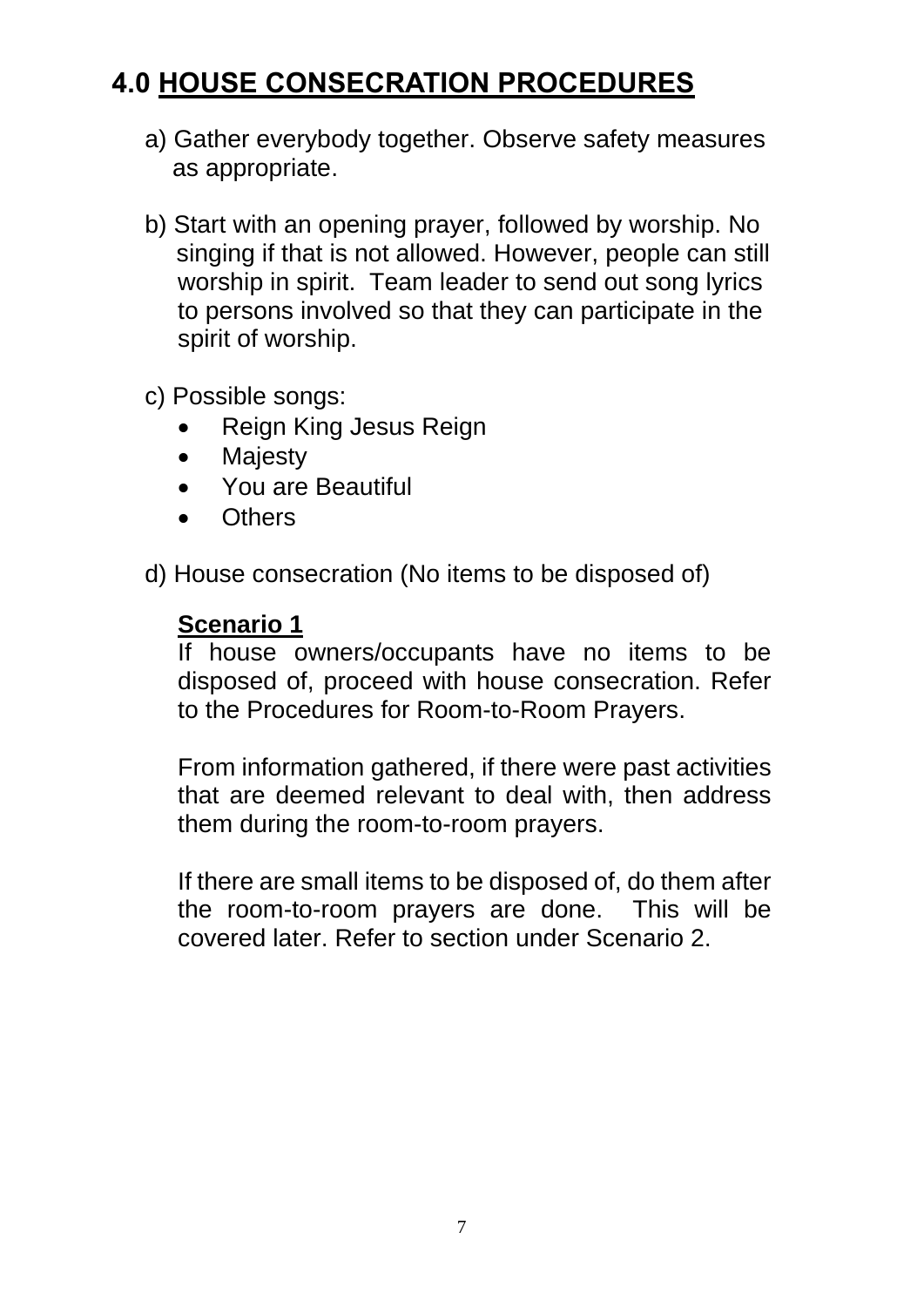## **4.1 PROCEDURES FOR ROOM-TO-ROOM PRAYERS**

a) Anointing Oil

Apply oil to the door posts of each room. It is not necessary to use an excessive amount of oil; just a drop or two is sufficient. Repeat this when you go from room to room.

b) Sample Room-to-Room Prayers – Master Bedroom In this guide, we start with the Master Bedroom. Use the Sample Prayer for the Master Bedroom. The prayers indicated in this booklet serve only as a guide. Make changes as deemed necessary and/or pray as led.

## **Master Bedroom**

*Dear Heavenly Father, You are Abba Father. You are Adonai, the One who has true ownership of their lives.*

*Let Your name be magnified in this place. Let Your name be revered in this house. Let Your blessings of life and health flow into the lives of*  $(names).$ *Would You please set Your angels charge over them, to guard them in all their ways. In all their undertakings, may the fear of You be upon their hearts.* 

*We invite Your blessings upon their marriage, that the marriage will grow stronger and firmer through the times and seasons of their lives. May they experience Your reality and intervention in greater measures and be further enriched in their journey of faith.*

*Alert them to areas that may need their attention and give them wisdom and insight, humility and courage to do what is needful.*

*(continue next page)*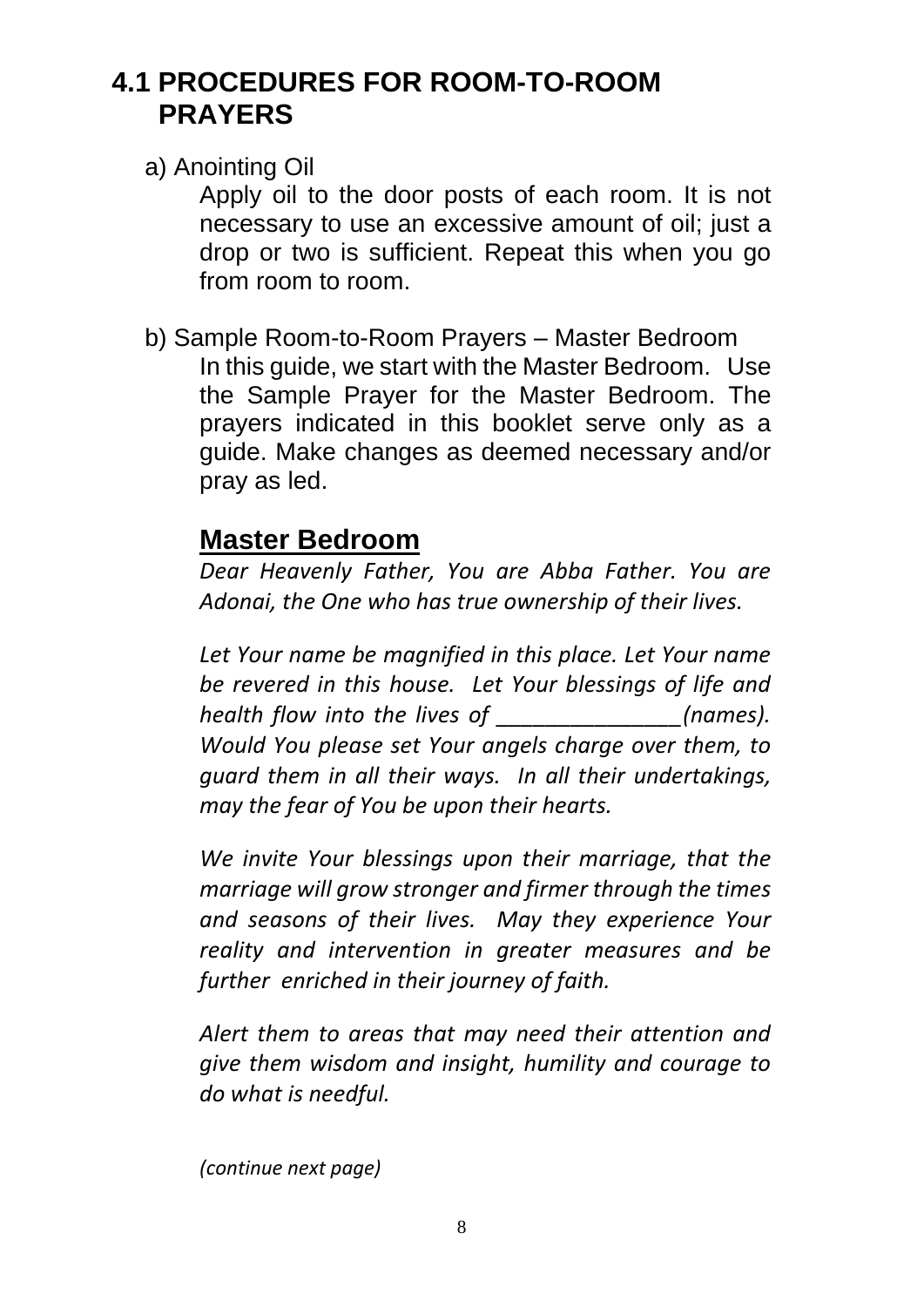*Let this room be cleansed and be sanctified. Let them who sleep in this room sleep in peace, having their bodies restored daily. Let communication be wholesome and edifying. Let thoughts and revelations of the You be given to them. Let the hearts of the occupants be found to be a delight to Your eyes.*

*Now in this name of Jesus, let every spirit that is not of God leave this place. We command you to leave this room and this house. Where curses or spells were previously uttered in this room, in the name of Jesus, we nullify all of them. Let every curse and spell be broken and rendered powerless as by the finished work of the cross.* 

*Heavenly Father, we ask that You will bring about a fresh touch of Your presence in this place. Let Your fragrance settle in this place. Let Your goodness overflow into their lives.*

*Let Your angels be given charge to watch over their rising up and sitting down and their going out and coming in.* 

*Father God, may Your kingdom come and may Your specific will for \_\_\_\_\_\_\_\_ (name of owner/occupant) be done.* 

*Thank You. In Jesus' name. Amen.*

c) Consecration Prayer by House Owners/Occupants

The purpose of doing the house consecration is not just to have the house cleansed and blessed but to have the owners/occupants taking this opportunity to also have a time to consecrate themselves to the Lord.

A home where hearts are consecrated to the Lord is always a wonderful premise for the house to be blessed of the Lord.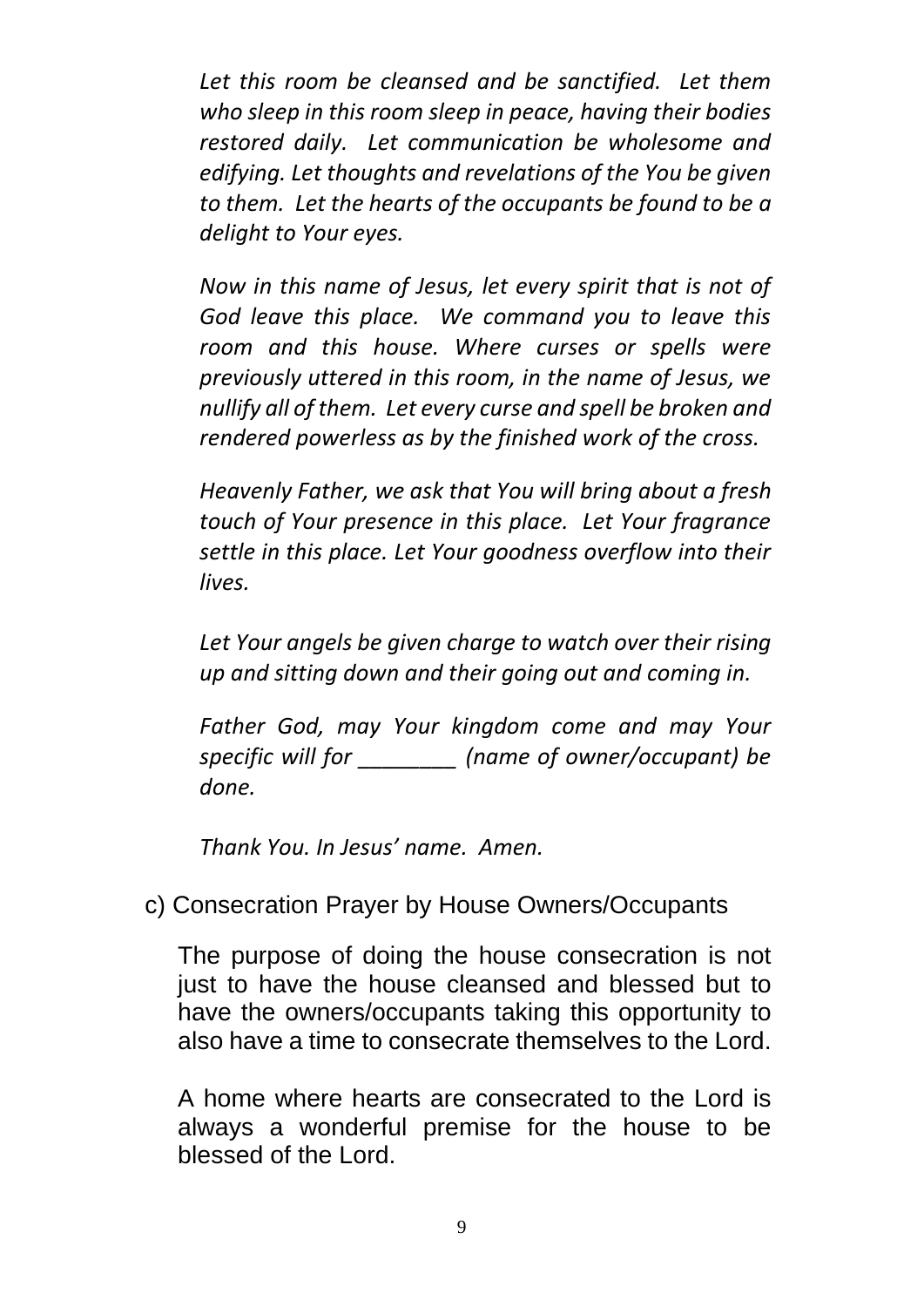Refer the House Owners/Occupants to the Sample Prayer of Consecration and let them take this time now to pray through. Spouse may do so one after another.

#### **Sample Prayer of Consecration**

*Dear Heavenly Father,*

*I praise You that You are the Father of Light and where Your Spirit is, there is liberty.* 

*Thank You for Your Fatherhood, for saving me and making me Your son/daughter/child.* 

*As You are holy, I too want to be holy.* 

*I want to consecrate myself to You afresh. Please sanctify my heart. Please help me as I learn to renew my mind and to conform to Your will, ways, word and wisdom.* 

*I want to be an instrument of righteousness. In this regard, help me as I work towards having a mouth seasoned with salt and feet that walk in paths of righteousness. As I consecrate myself to You, help me to become what I can be in Christ, a vessel holy unto You.* 

*I want to be a responsible occupant of this house and particularly, of this room. I invite Your presence, light and peace to fill this room. Please sanctify this room and cleanse it of all defilement. Please make it a pleasant dwelling place where the evidences of Your blessings are seen and felt.*

*(Continue next page)*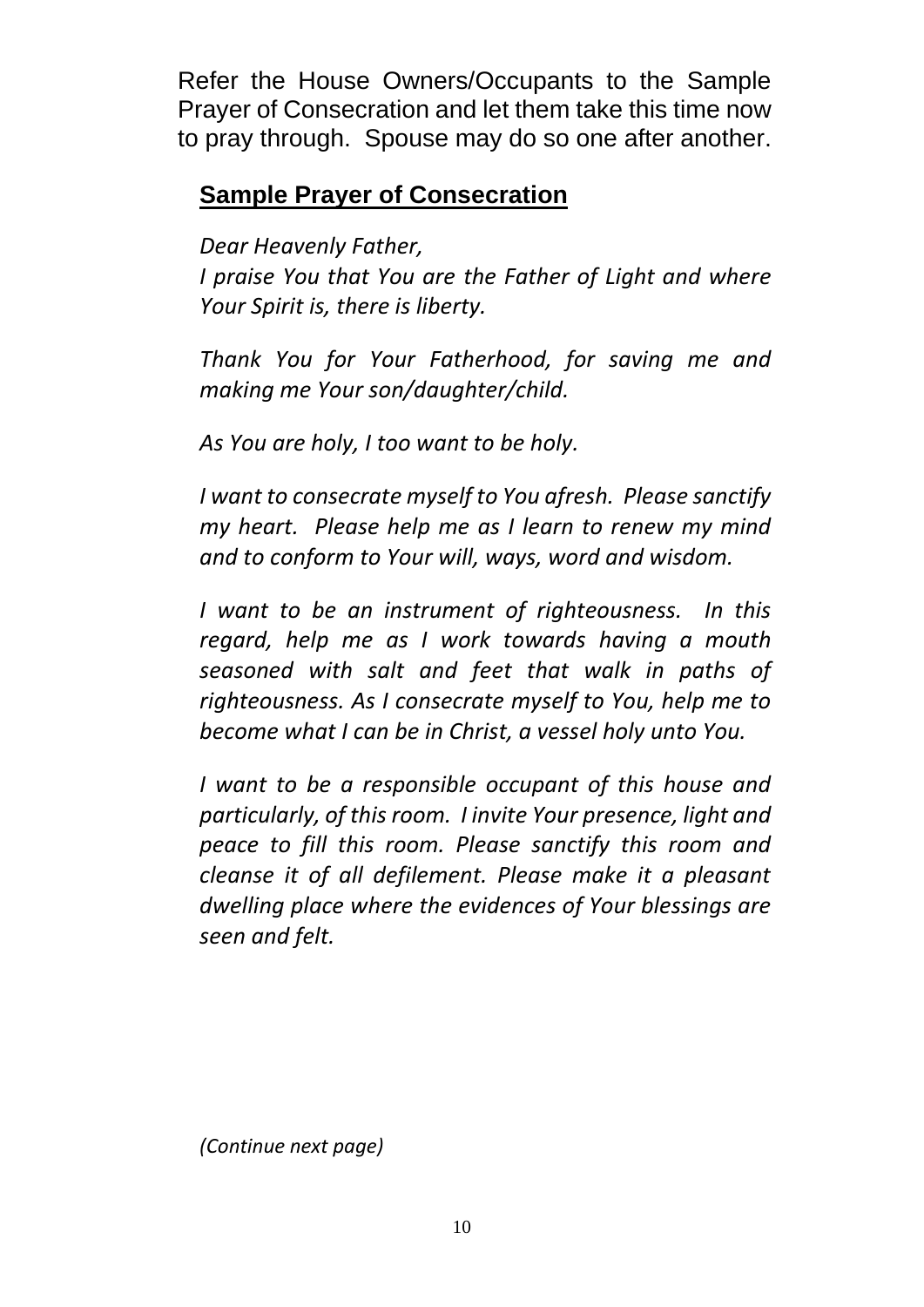*Where this room had been previously given to ungodly activities and where curses or spells were cast, in the name of Jesus, I renounce their claim to this room. I command all spirits associated with ungodly activities and curses to depart from this place. As Jesus has triumphed over you and has publicly disarmed you, in the name of Jesus, be derailed in all your works and be gone from this room and from this house.* 

*Thank You Father God for redeeming me and perfecting that which concerns me. May Your name be feared and be honored in my life and in this place.*

*In Jesus' name. Amen.*

- d) Anointing and Praying for the Owners/Occupants After the owners/occupants have prayed the prayer of consecration, anoint their foreheads and pray for them. (Pray as led)
- e) Praying from Room to Room Below is a suggested route for praying from room to room.
	- Master Bedroom / attached toilet
	- Bedrooms / Study Room
	- Living Room
	- Dining / Kitchen / toilet
- f) Team Members

The Team Leader doesn't have to be the one praying for every room. Team members may be engaged to pray for the rooms.

g) Room-to-Room Prayer

The sample prayers for different rooms are as included. Refer to section 'Sample Room-to-Room Prayer'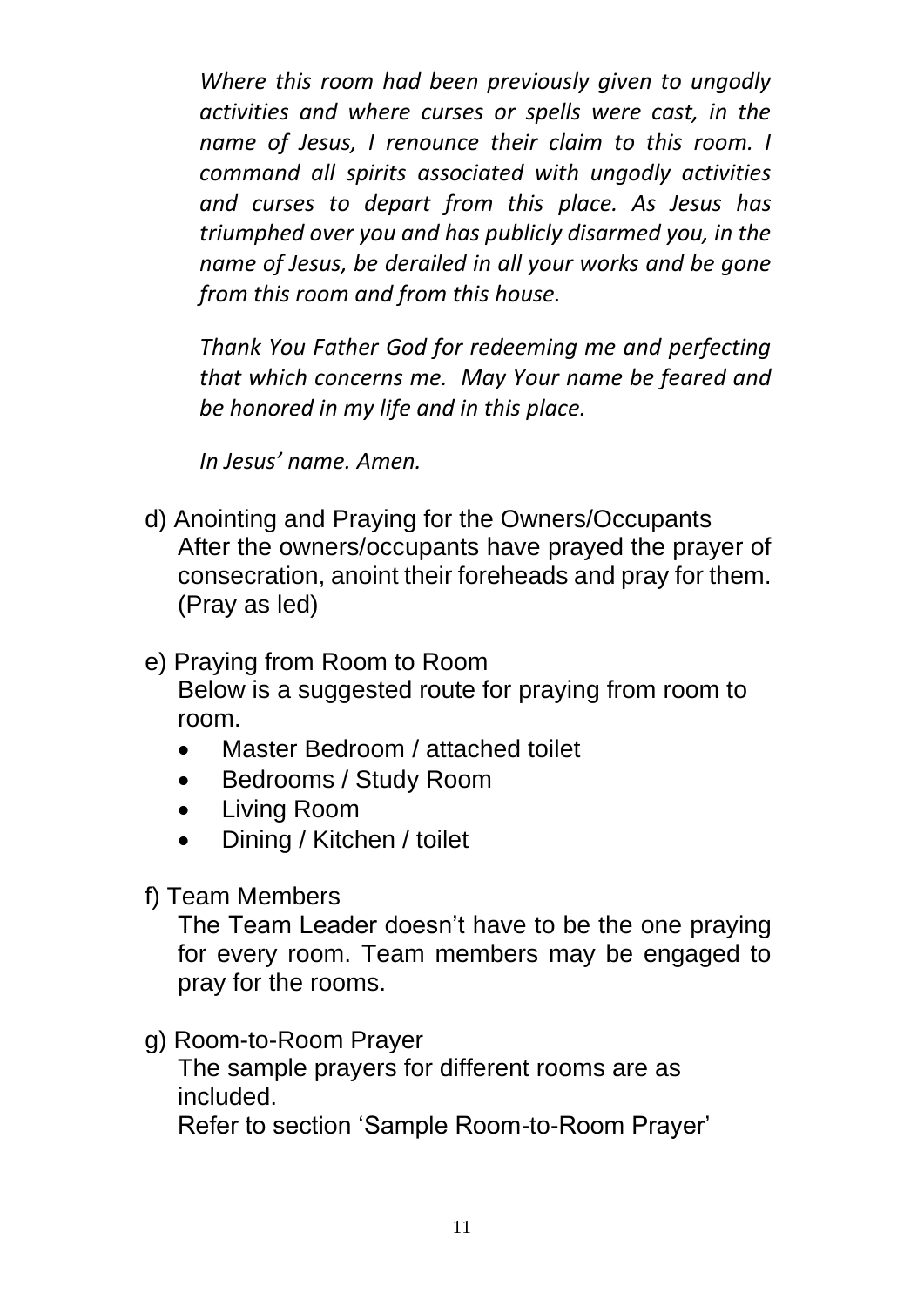#### h) Summary Prayer

After all the rooms are covered, gather everyone together and pray a summary prayer.

#### **Sample Summary Prayer**

*Dear Heavenly Father,*

*Thank You for the victory in Christ Jesus. Thank You for giving us authority to tread on snakes and scorpions and over all the power of the enemy and nothing shall hurt us. (Luke 10:19)*

*Right now, in the name of Jesus, we command every unclean spirit to leave this place. Let every ground that is a cause for spiritual harassment, oppression, defilement or entanglement be now uprooted and overturned. Let every demonic assignment be now rendered futile and every fiery dart broken by the power of the name of Jesus and by His Blood.* 

*We renounce every curse and spell that might have been made in this place. In the name of Jesus, we command all demonic spirits, if any, to leave this place and go where Jesus wants you to go.*

*Heavenly Father, we ask for Your mighty angels to be posted in this place and to keep watch over Your people. May they be given success as they minister to Your saints in this house.*

*We ask too that everyone gathered here be sanctified and cleansed of any defilement in spirit and soul. We come under the Blood of the Lamb for cleansing and covering.* 

*Let Your name be magnified in this place.*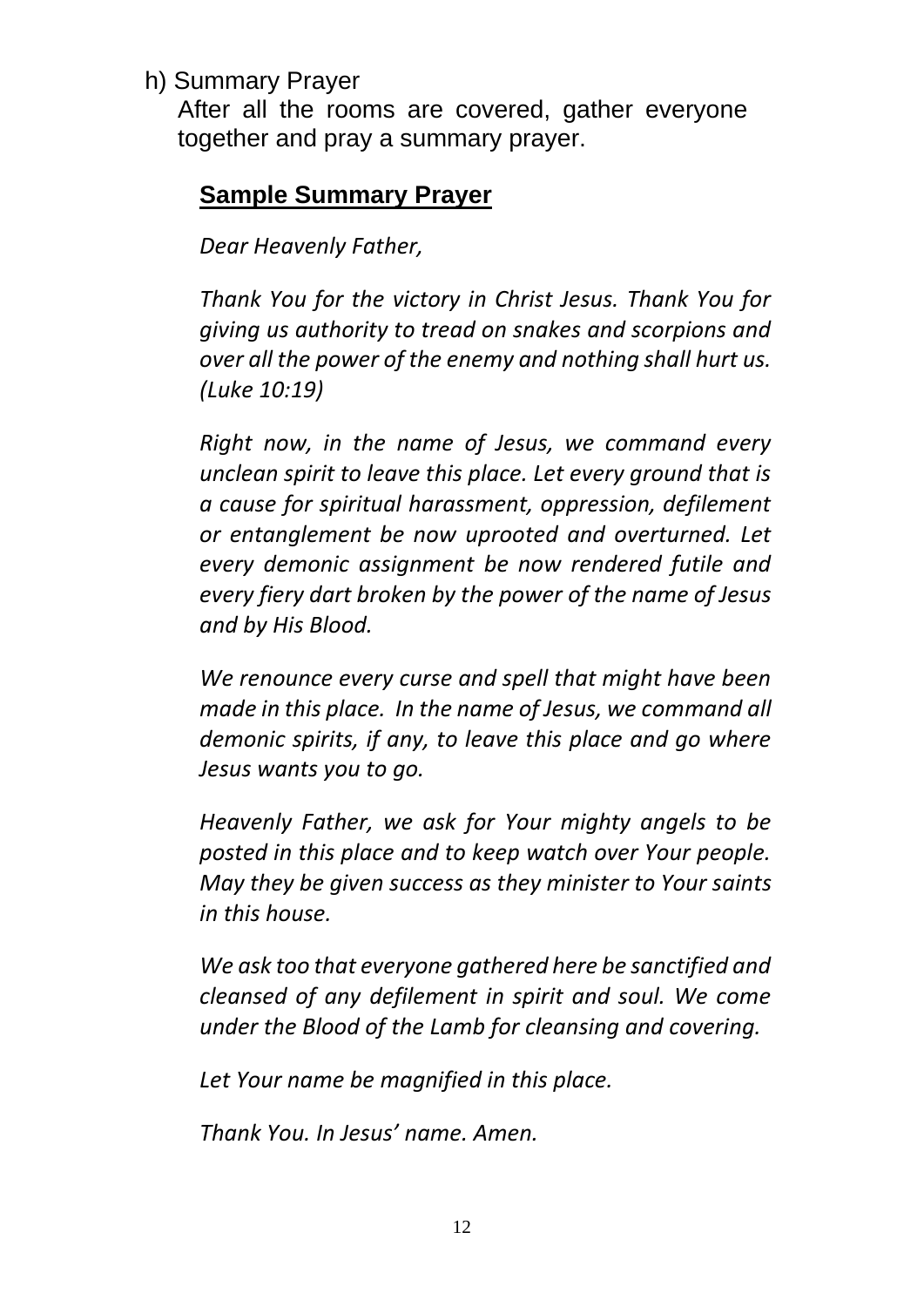- i) Have a brief time of instruction. Owners/occupants may do the house blessing/cleansing by themselves at any time as deemed necessary.
- j) A closing song may be sung. If singing is not allowed, then a song may be played. Possible songs:
	- Your Name
	- Cornerstone
	- Others
- k) End of session. If there are items to be disposed of, continue with steps mentioned in Scenario 2.
- l) Follow-up after 1 or 2 weeks to find out how things are after the house consecration.

# **5. SAMPLE ROOM-TO-ROOM PRAYER**

## **a) Bedrooms**

*Dear Heavenly Father,* 

*You are Jehovah Shalom, the God of Peace who will shortly crush Satan under the feet of Your people.* 

*Let Your peace be upon the occupier of this room. As in Proverbs 3:24, let them sleep well and rest well. Let every spirit of fear and uncleanness not have any place in this room. As they take ownership over this place, let this place become a peaceful habitation of Your saints.* 

*In the name of Jesus, we command every unclean spirit to leave this place. We renounce any claim to this place or any allegiance given to false gods.* 

*(Continue next page)*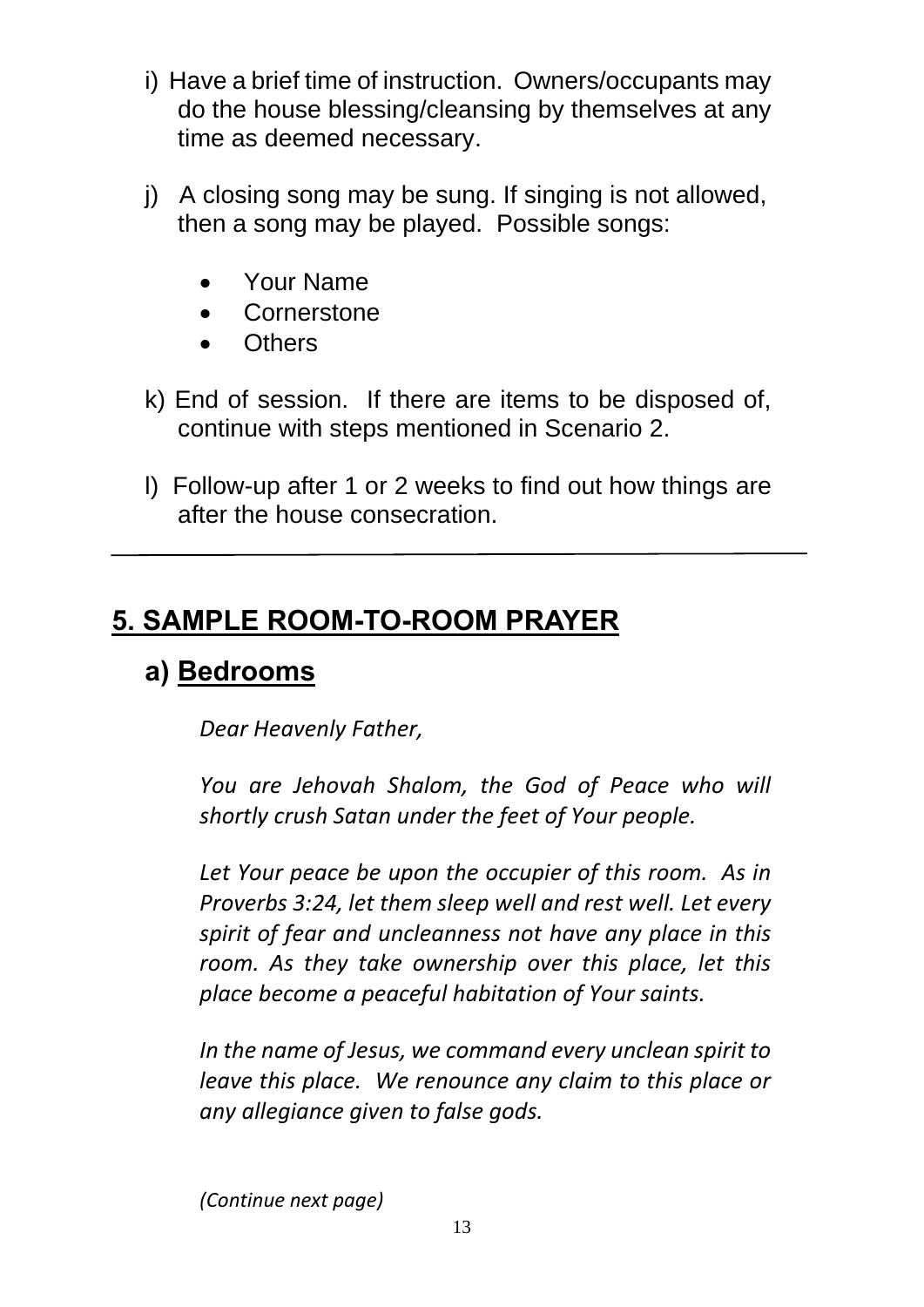*Should there be any curse that came about as a result of wickedness previously done in this house or in this room in particular, as joint-heirs with Christ, we renounce the curse. We proclaim it broken by the finished works of Jesus at the Cross. We ride on His victory and proclaim that the curse, if any, shall not remain nor come near the dwelling place of Your people. In the name of Jesus, we command all unclean spirits to leave this place.* 

*Thank You Heavenly Father that You would shortly crush the devil under the feet of Your saints. (Romans 16:20)*

*Let this place be sanctified as a holy dwelling place. Let Your saints who dwell here triumph in and through the work of the Cross.*

*As in Proverbs 3:33, let blessings be upon the home of the just.*

*We ask that the occupants will be led onto paths of peace, righteousness and godliness. Let Your blessings of health, grace and peace be upon \_\_\_\_\_\_\_\_\_\_\_\_\_ (names).* 

*Let Your angels surround them. Strengthen Your holy ones who watch over them. As in Philippians 4:6,7, let peace that surpasses understanding keep their hearts and minds in Christ Jesus.* 

*Bless the works of their hands. May Your Word be richly found and godly revelations unfold much in this room. May they become people who are a delight to You.*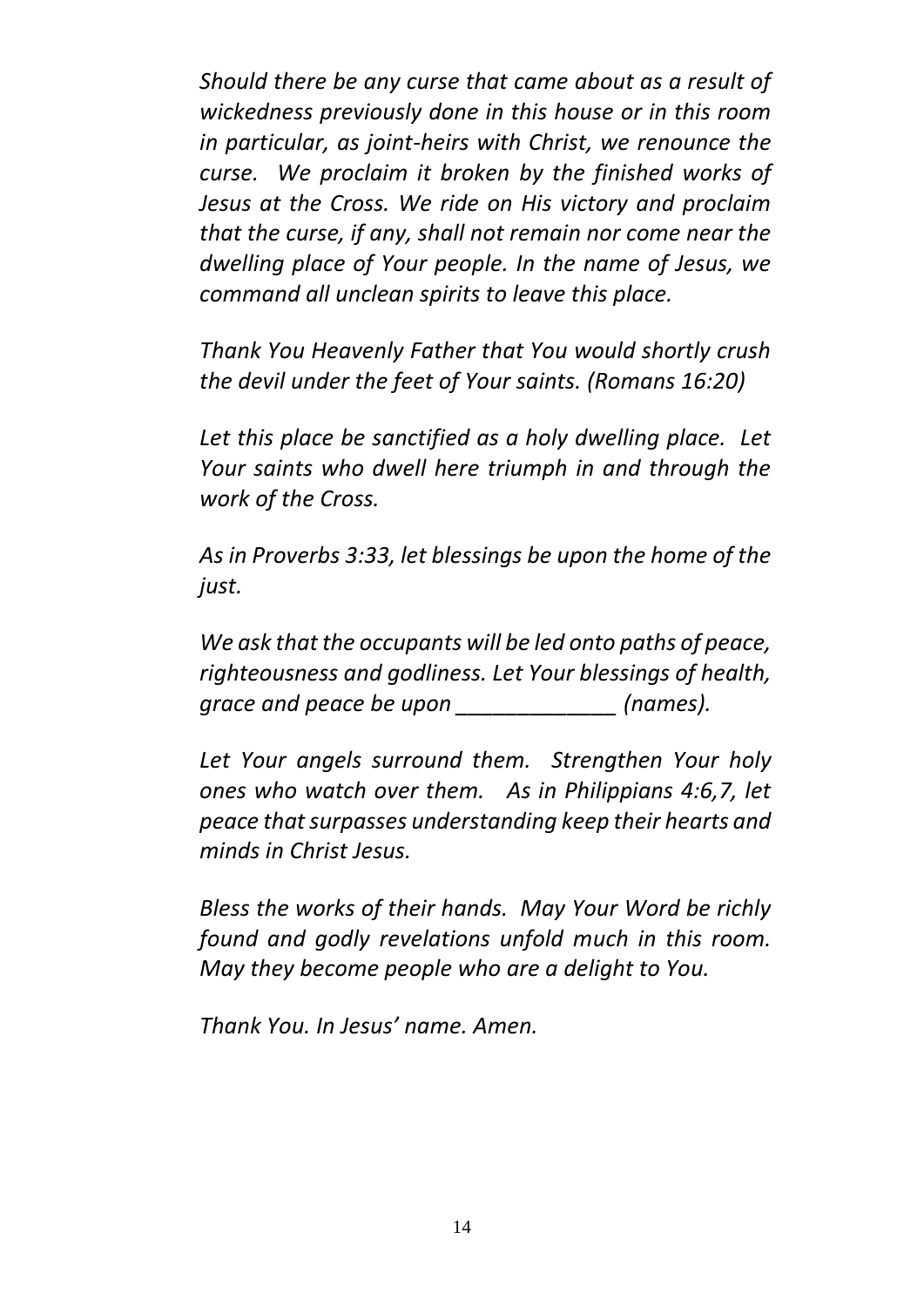# **b) Children's Room**

*Dear Heavenly Father,*

*We thank You that out of the mouths of infants You have ordained praise.* 

*We ask for Your blessings of health, physical and spiritual well-being be upon the children. Let them grow in spiritual stature and knowledge of You. Let them be strengthened spiritually and be wholesome and well in every faculty of thought and reason.* 

*We ask too that they will be granted good sleep. Should they have been traumatized by verbal, emotional, physical abuse, we ask that healing be released and their inner person healed.* 

*May they develop well and grow to be people who walk in Your ways and truth. May they become bearers of light and truth for Your glory.*

*We pray against mishaps and diseases in this room. We ask that You will shield them from the pestilence and the plaque. Let no harm come near to them.*

*As in Hebrews 1:14, let your angels watch over them and let Your will for these ones be done, to Your praise and glory.*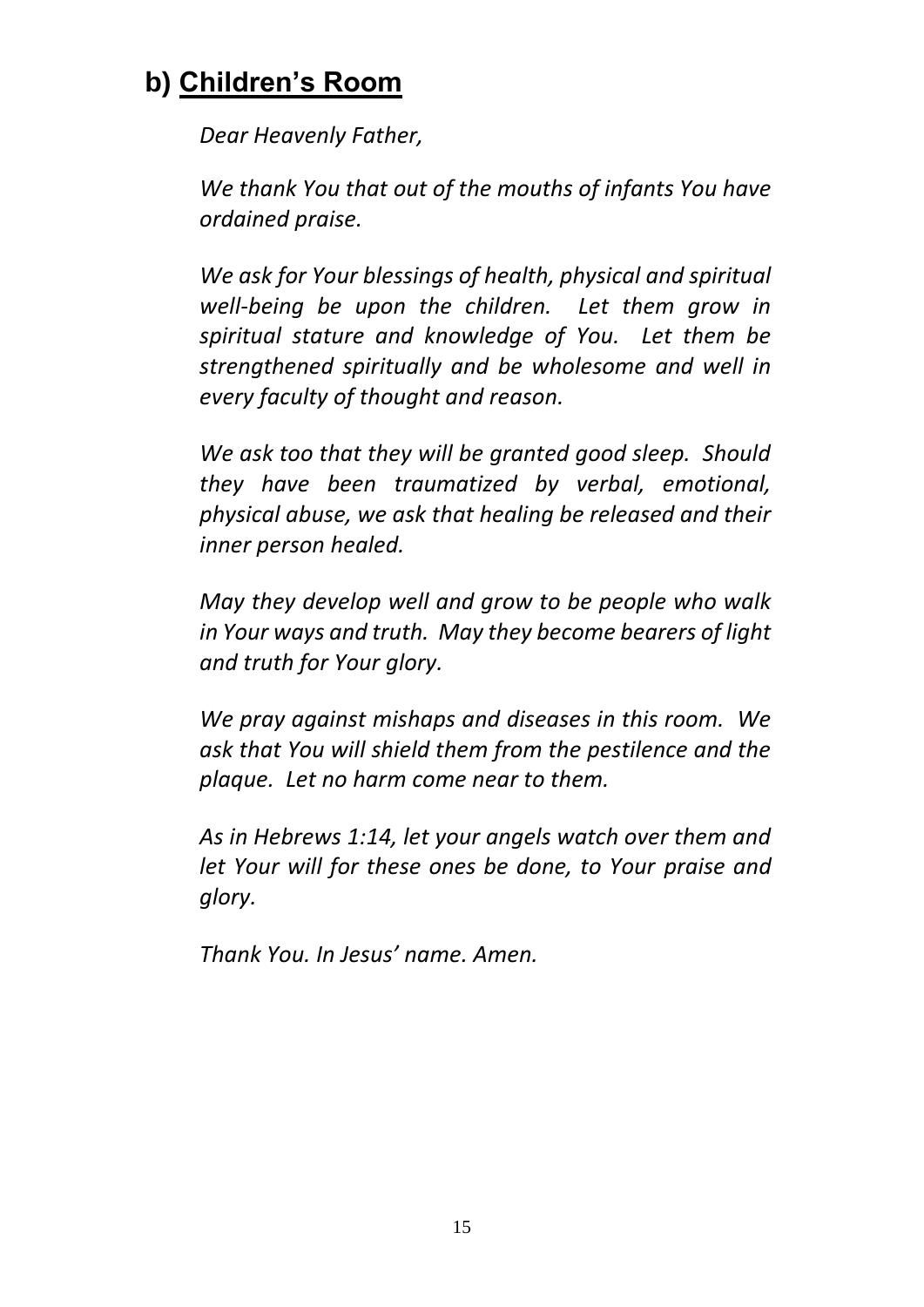## **c) Living Room**

*Dear Heavenly Father,*

*You are the Holy One. You who watch over Your people neither slumber nor sleep.*

*May You watch over this household to perform that which is good for them. We ask for Your blessings to flow into the living room so that whenever people gather here, they will feel rested and refreshed. Like Jacob who encountered You, may believers who meet here sense Your presence richly and tangibly. May anointing and godly passion fall upon all who gather in this place. Let the hearts of the occupants and all be inclined to paths of righteousness. May wholesome communication be found in this place. Bless this place to be one where interactions build and draw people closer.* 

*May visitors and guests be blessed. May each one who comes in and out of this place be blessed with journey mercies, blessings of health, protection and a deeper encounter of You. May those who are without Christ go back having a deeper desire to know more about Him.* 

*May this house bring to pre-believers a good testimony of faith.*

Let no spirit of defilement enter this place. Alert the *occupants should there be things that defile. Let their rising up and sitting down, their going out and coming in be one of peace and favor.* 

*Set Your angels watch over the door. Let the boundary lines of this place fall on pleasant places. Let Your name be magnified in this place.*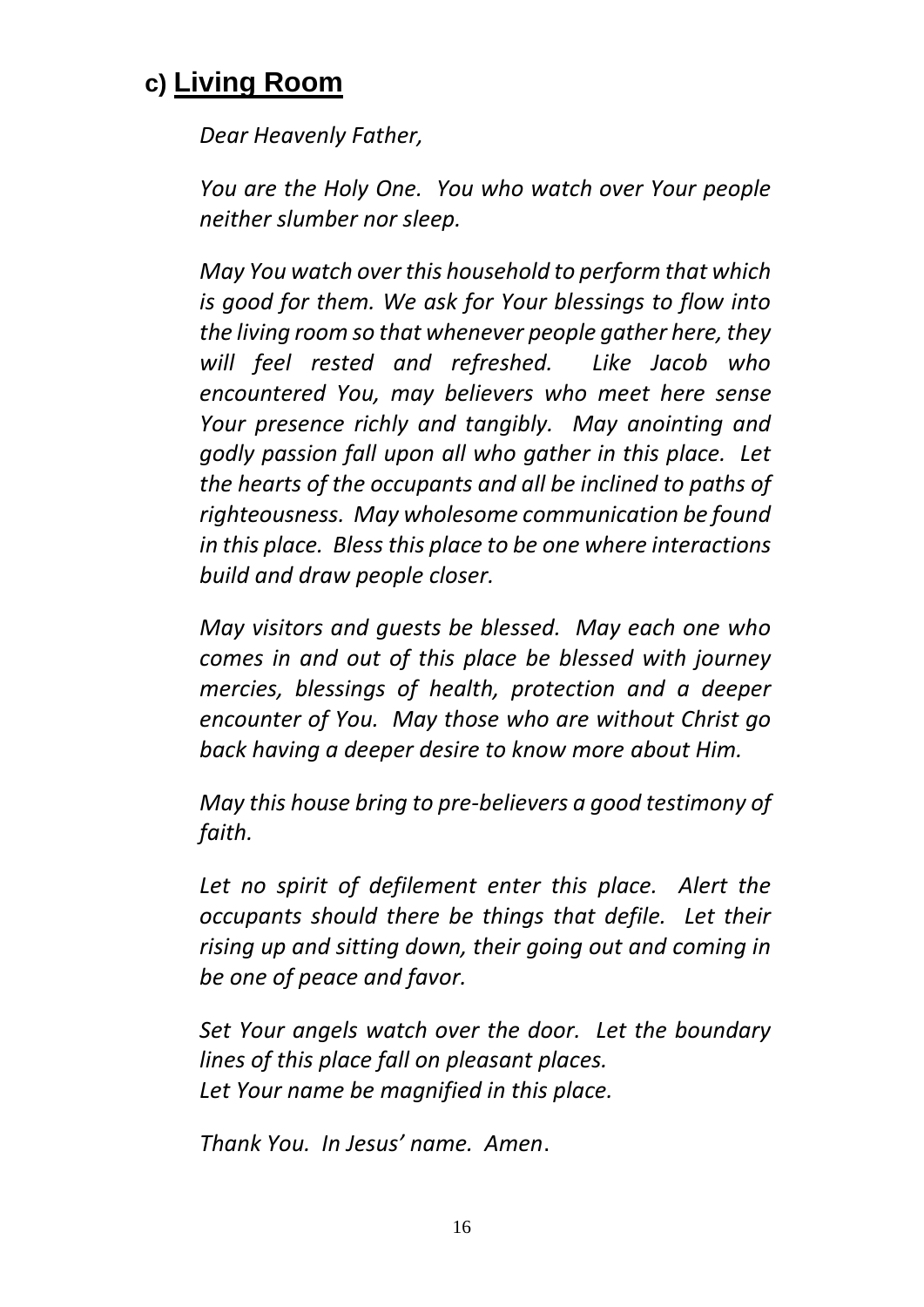# **d) Dining / Kitchen**

*Dear Heavenly Father,*

*Thank You for Jesus who is the Bread of Life.*

*May these occupants continue to find spiritual sustenance in and through Your Word.*

*Would You please bless the bread and water and bless the hands that prepare the food and drinks. Let the food and drinks be sanctified and may they restore and refresh those who eat and drink. We pray that the cup of blessing set upon the table be a cup that overflows. May it not run dry materially and spiritually.* 

*We pray life into this place, that health and well-being will be the portion of the occupants.*

*We pray too that there will be no electrical, fire, gas or chemical hazards. Give wisdom, alertness and presence of mind to the ones who use this place. Please alert them to anything that requires their attention. We pray against epidemics, diseases, food-poisoning and such that might be detrimental to health.*

*Let the family be able to say that indeed, Your goodness and mercy shall follow them all the days of their lives.*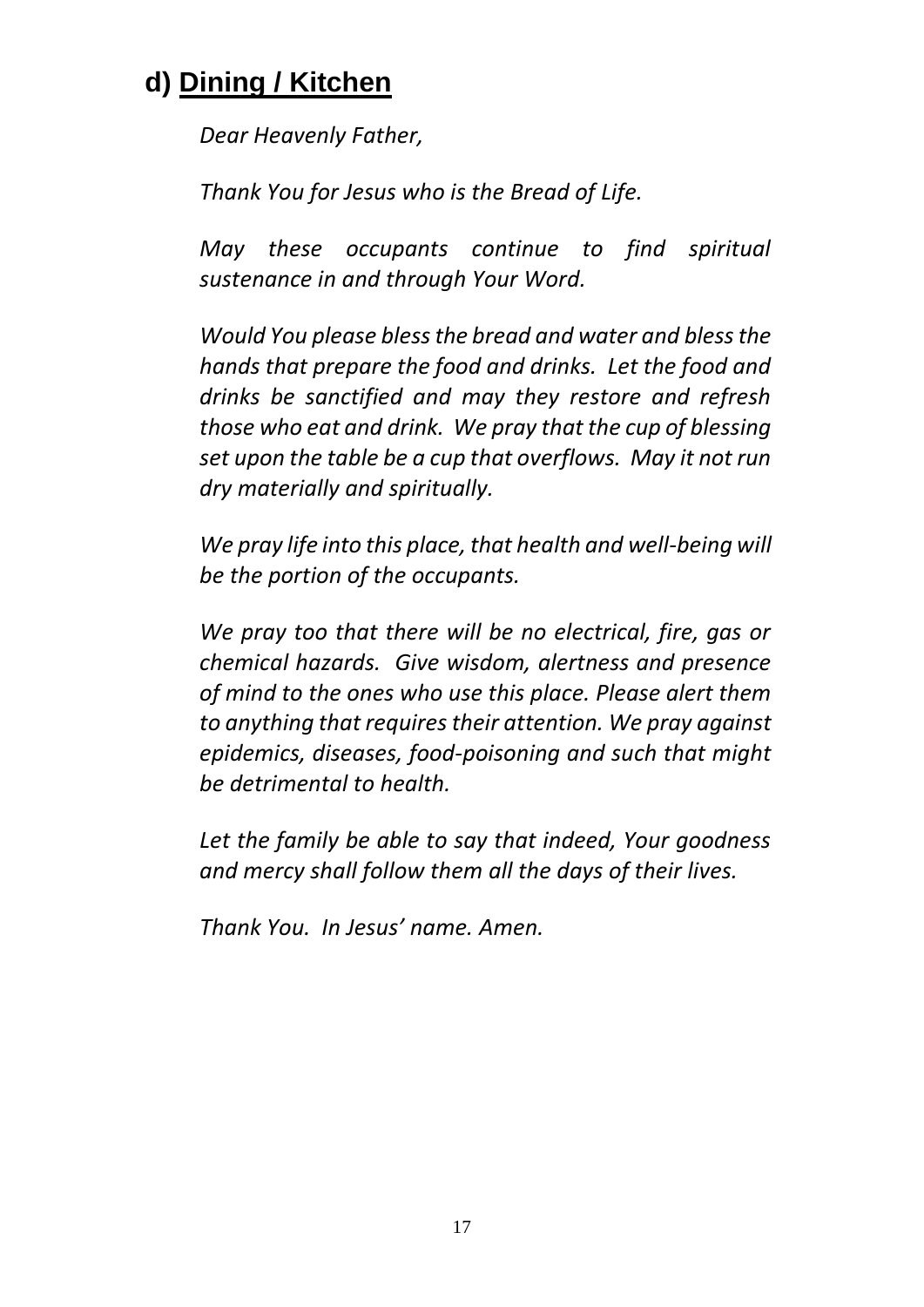

*Dear Heavenly Father,*

*You are Jehovah Jireh, their Blessed Provider who is able to cause all things to abound richly on their behalf.*

*Would You please bless the store, representative of what they have. Would You please prosper them in health as well as in material wealth so that there is no lack. May they always have enough, and as they water others, may they be watered in return.*

*Would You please bless the works of their hands and multiply what they sow. May their talents be well put to use and their lives a blessing to the family and others outside. May they who sow in tears reap in joy.* 

*May what they have be such where neither moths corrupt nor thieves steal. As You bless them materially, may their lives be also enriched spiritually.* 

*Let the signs of Your goodness and favor be upon them and grant them to be good stewards of what You have bestowed, for Your glory.*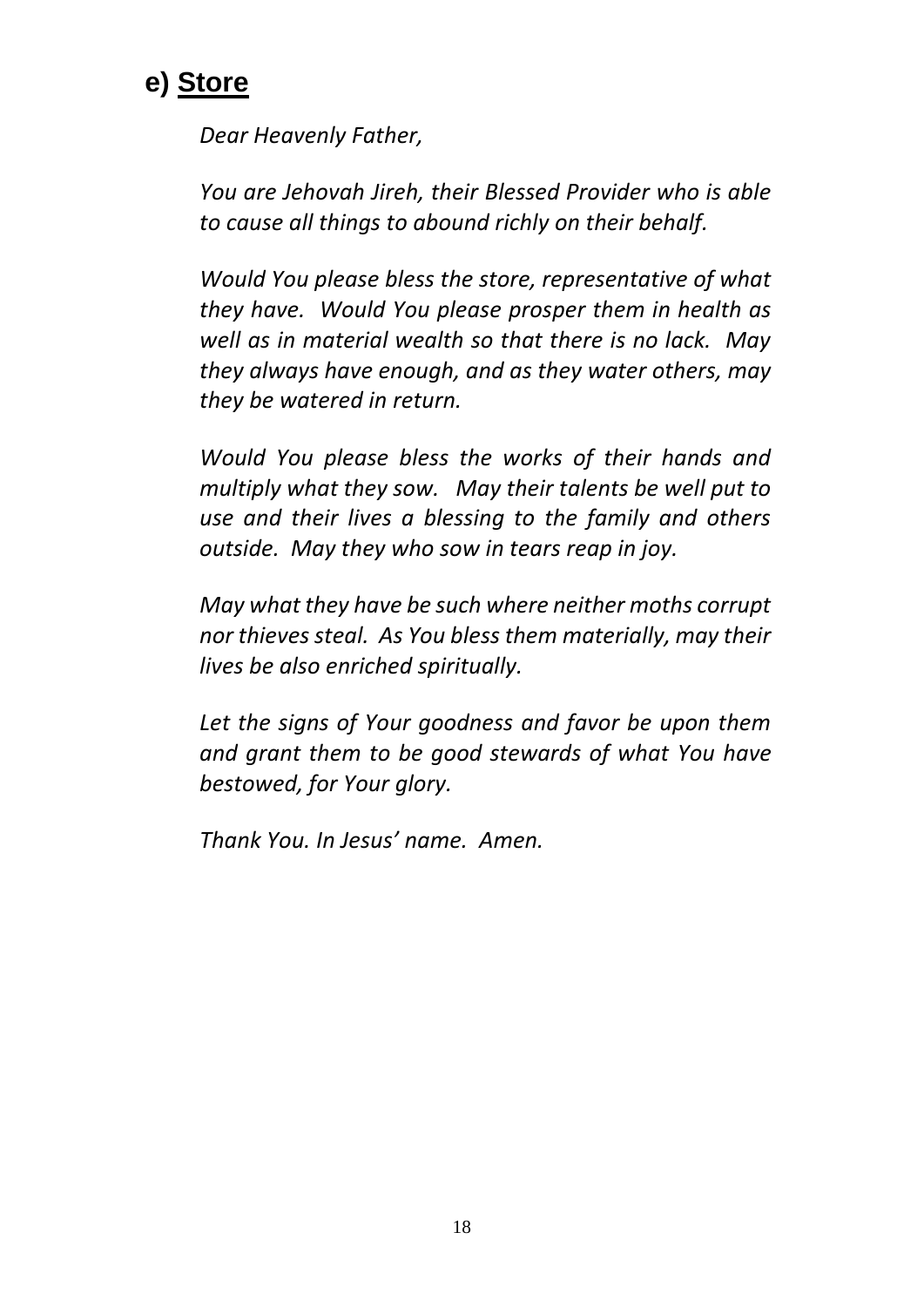# **f) Toilet / Washroom**

#### *Dear Heavenly Father*

*Bless this room too. It reminds us of the need to be washed and to maintain our bodies in good order. May all users be blessed with good spiritual hygiene as well. Let them be prospered in spirit, soul and body.*

*Let there always be the availability of water. Let these pipes serve them well. As these pipes are connected to neighbors upstairs and below, we ask too for good rapport and relationship with the neighbors. Let them be surrounded by men and women of peace. Let their neighbors be people who are blessed of the Lord too.*

*Thank You. In Jesus' name. Amen.*

## **6. House Consecration** (Items to be disposed of)

#### **Scenario 2**

If owners/occupants have items to be disposed of, follow the steps as below:

- a. Get ready an unwanted metal container or bowl that is big enough to burn items in it.
- b. Have all items gathered, e.g.
	- books on palmistry
	- horoscope
	- amulets, talismans, charms, religious ornaments
	- materials that are occult in content
	- pictures, crystals, stones
	- incense holders
	- tarot cards, etc.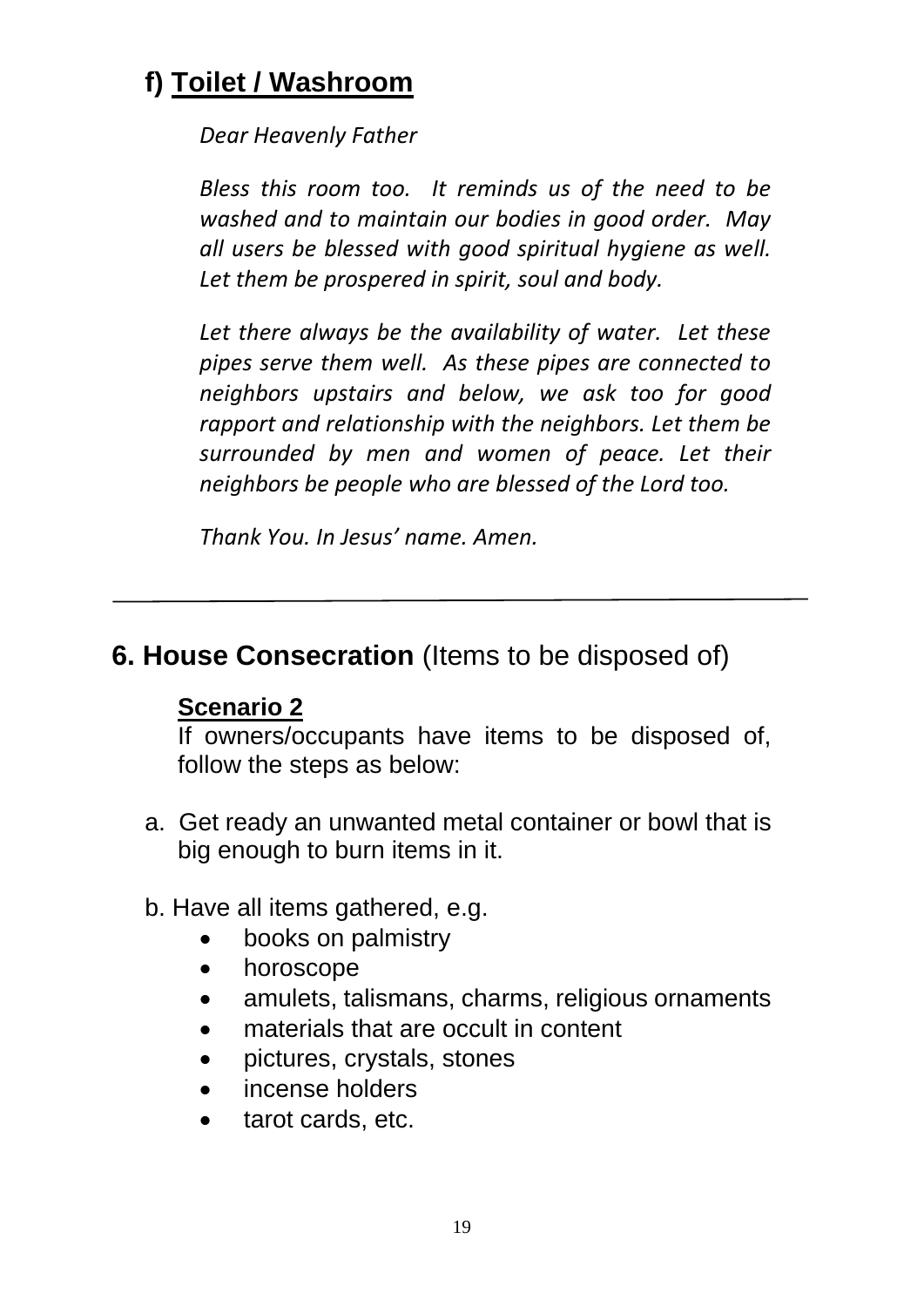c. Find a safe and suitable place to start burning, i.e. courtyard, balcony, corridor or bring it down to be burnt in the bin. Owners/occupants may participate to burn some of the items if they like to. Items need not be burnt fully as not all items may be burnt easily.

Where items cannot be burnt, leave them aside. Allow time for the container to cool before removing burnt items. Douse with water if necessary to ensure that fire is completely put out. Do not throw items that are still hot into the refuse chute.

Newspaper may be twisted as a torch and lit at one end. This will keep fire burning for a longer time. Handle fire with care.

d. Some items may need to be smashed. Smash with care that pieces are not sent flying. Where possible, wrap a piece of newspaper over before smashing. For items that cannot be smashed or burnt, just dispose of them.

#### Deuteronomy 7:5

But thus you shall deal with them: you shall destroy their altars, and break down their sacred pillars and cut down their wooden images and burn their carved images with fire.

- e. If altar-tables or bulky items were not disposed prior to the visit, owners may want to engage the relevant people to dispose of them.
- f. After the above is done, do a closing prayer. (See Sample Closing Prayer)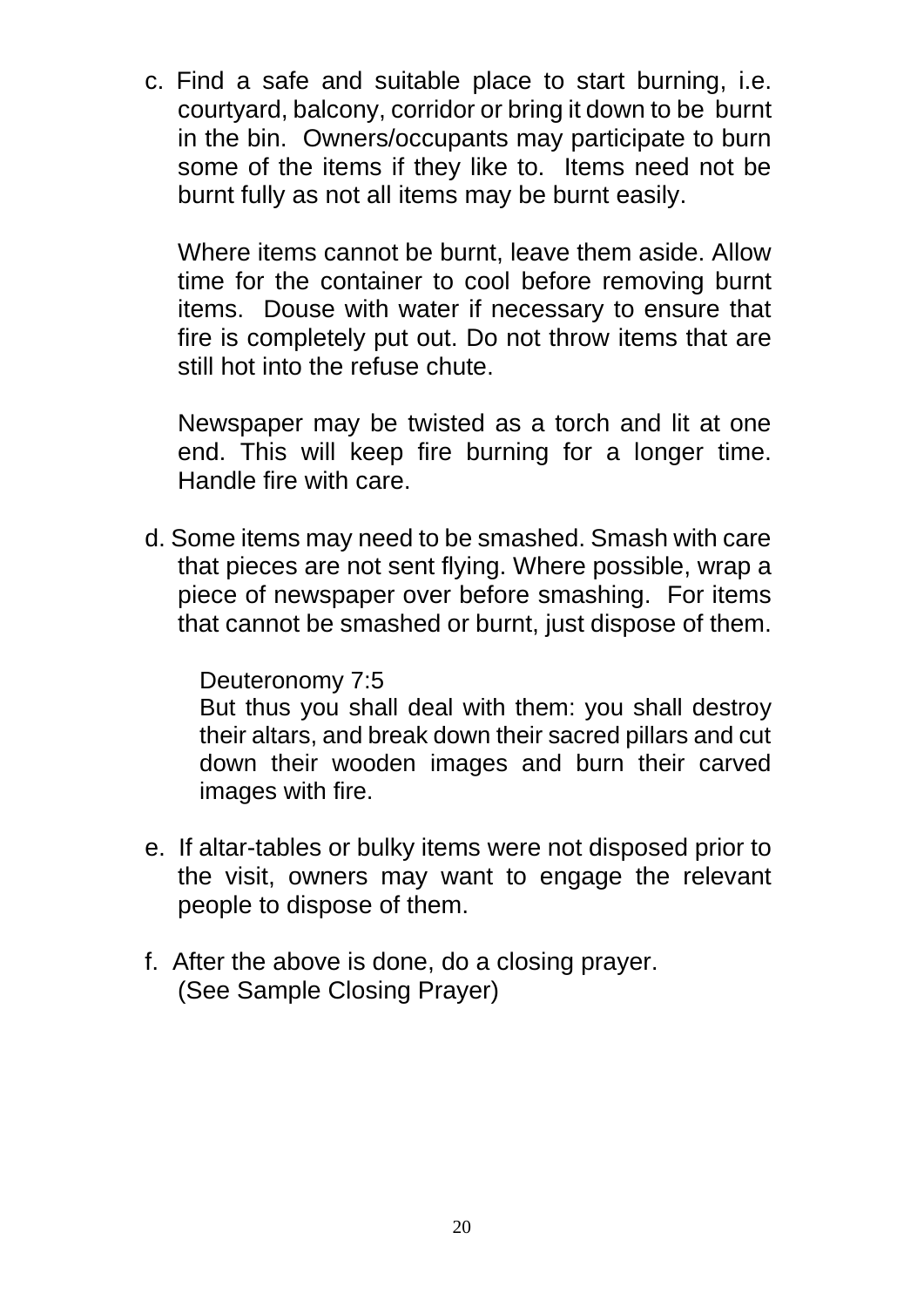#### **Sample Closing Prayer**

*Dear Heavenly Father,*

*Thank you for the victory that comes by way of the cross. Even as we break and burn these items in the physical, let it be that every ungodly association be broken in the spiritual.*

*Let this house come under a new ownership. Let the owners/occupants experience victory through the name of Jesus and through the Blood of the Lamb.*

*Let this house operate under an open heaven. Let rivers of living waters flow forth from the owners/occupants.* 

*We ask for each one gathered here that all be cleansed of any defilement if any. We come under the Blood of the Lamb for cleansing and covering. Let Your peace rest upon all.*

*To You be the glory, honor and praise.*

*In Jesus' name. Amen.*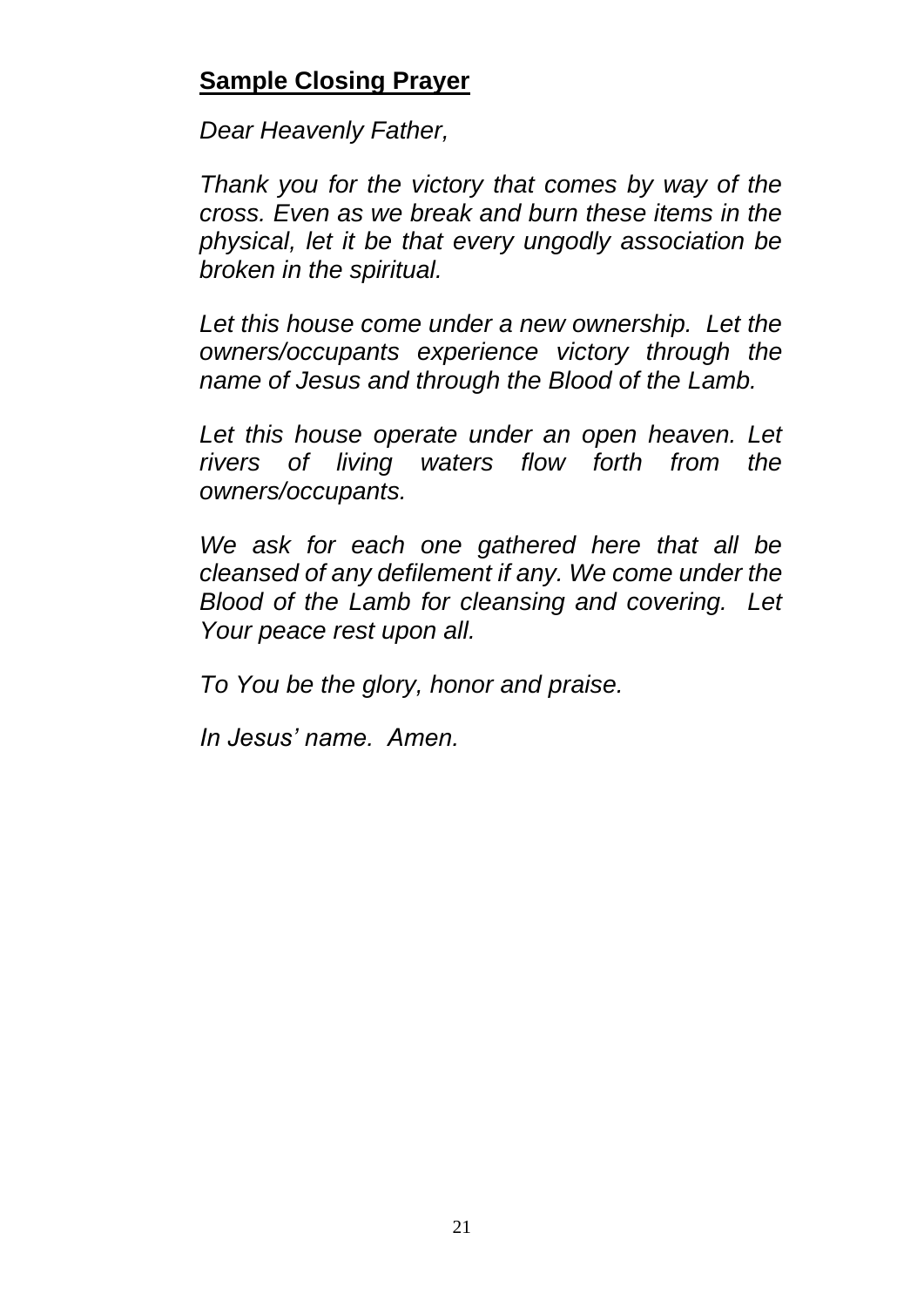## **7. ADDITIONAL NOTES**

## **a) WHEN ONLY ROOMS OF BELIEVERS ARE TO BE CLEANSED**

Sometimes, not all occupants may be believers. Prayer may still be made for the room occupied by believing occupant. In this case, confine the cleansing to the room of the believer.

Occupants who are believers should not dispose of any article or item in the room which belongs to the owner or landlord if the room is rented.

Do room cleansing as per the suggested steps previously laid out.

## **b) Verses**

As you gather information or if you know of problems that the person is encountering, e.g. oppression, disturbed sleep, have these addressed in your roomto-room prayer. Some verses you may want to quote are:-

#### **i) For Better Sleep**

Proverbs 3:24

When you lie down, you will not be afraid; Yes, you will lie down and your sleep will be sweet.

Psalm 4:8

I will both lie down in peace, and sleep; For You alone, O Lord, make me dwell in safety.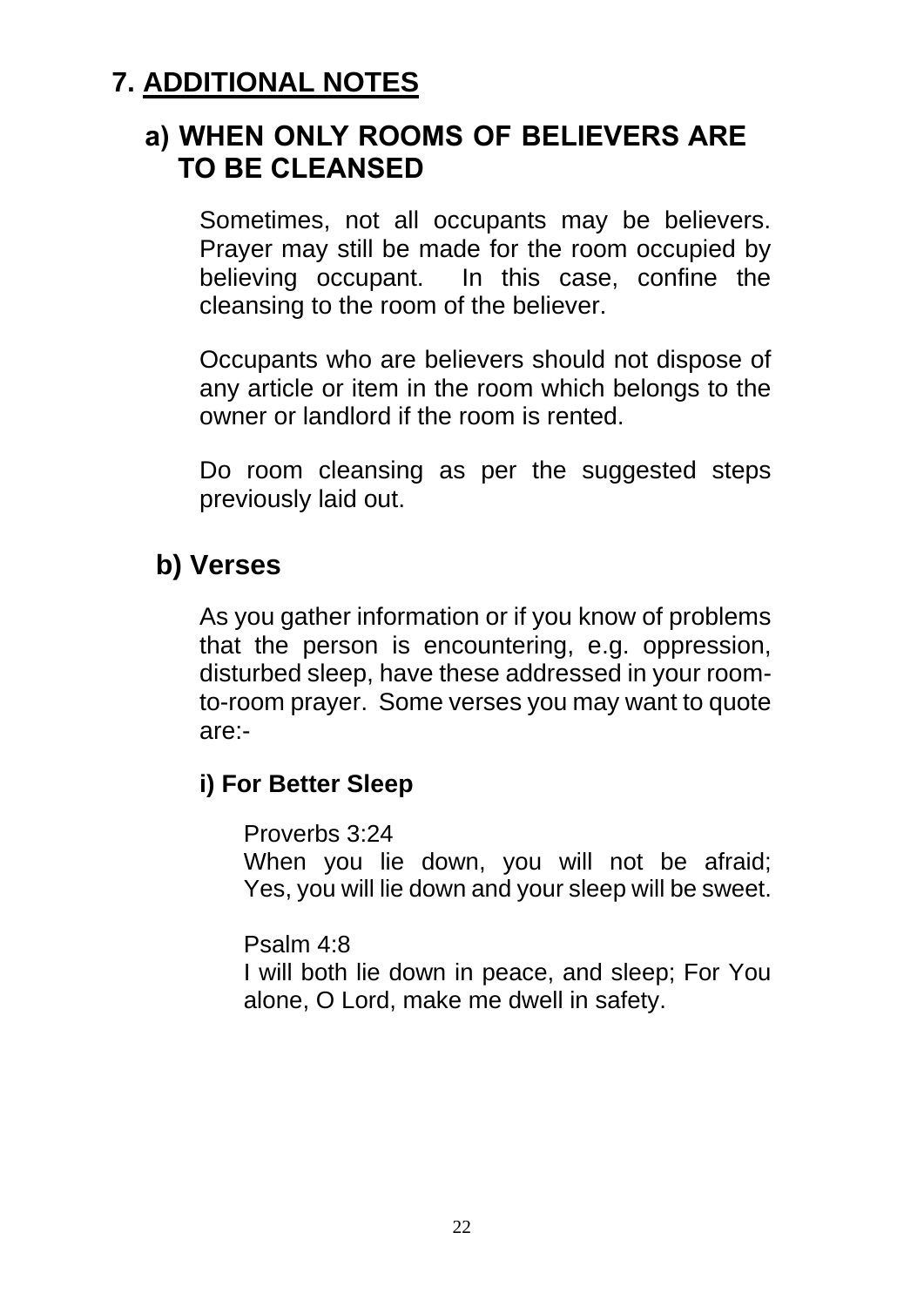#### **ii) For Wholesome Communication**

#### Ephesians 4:29

Let no corrupt word proceed out of your mouth, but what is good for necessary edification, that it may impart grace to the hearers.

#### Ephesians 4:31

Let all bitterness, wrath, anger, clamor, and evil speaking be put away from you, with all malice.

#### **iii) For Blessings on the Home of the Just**

#### Proverbs 3:33

The curse of the Lord is on the house of the wicked, but He blesses the home of the just.

#### Psalm 91:9-10

Because you have made the Lord, who is my refuge, even the Most High, your dwelling place, no evil shall befall you, nor shall any plague come near your dwelling.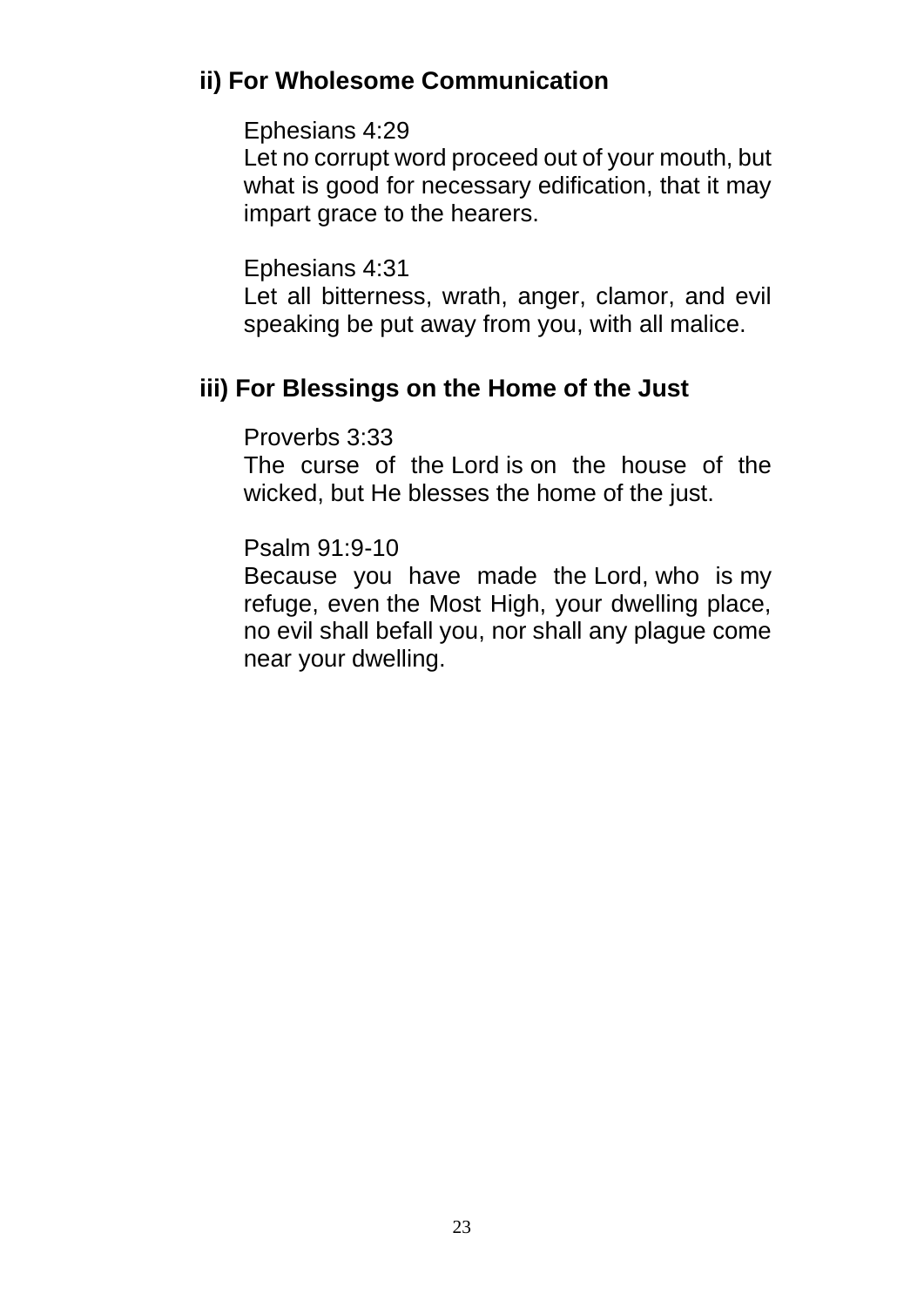## **HOUSE CONSECRATION - APPENDIX**

#### **Moving Towards A Home Blessed of The LORD**

#### Proverbs 3:33

The curse of the LORD is on the house of the wicked, but He blesses the home of the just.

Having a house cleansed and blessed is a good thing. However, apart from dealing with ungodly activities or materials in the house, it is also needful and important too that house owners/occupants deal with issues of the heart.

In Mark 7:18-23, the evil things of the heart can defile a person. Hence, towards a home blessed of the Lord, both house-cleansing and heart-cleansing are things to look into.

Though not comprehensive, mentioned herein are some issues which if owners/occupants can identify with, they may want to confess and pray through the sample prayers. They may do this on their own or have someone help them.

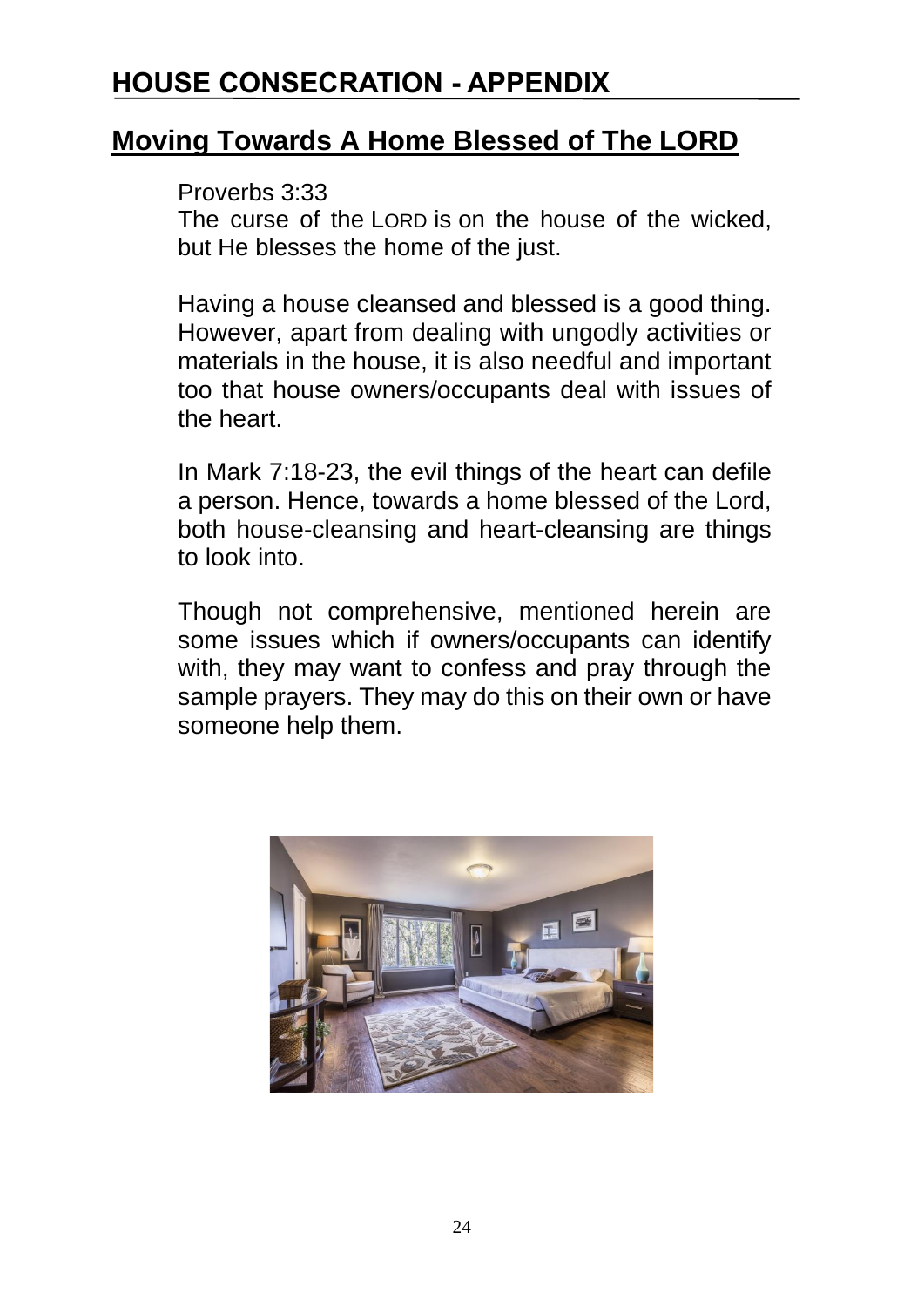# **Sample Prayers of Confession**

## **1. Issues of unforgiveness / bitterness**

*Dear Heavenly Father,* 

*I thank You for the forgiveness that I receive from You.* 

*As I am forgiven, I also want to forgive those who have caused hurt to me. I want to forgive (name of person) for the hurt, injustice, malice, harm (whatever the actions might have been) done to me.*

*I confess that I have harbored ill feelings toward him/her. I do not want to substitute my hurts and wounds with these negative feelings. I do not want to retain his/her sins. I want to have a heart that is uncluttered by them and so now as an act of my will, I forgive him/her.* 

*I pray for healing of my emotions. Should the past be recollected, I pray for strength to overcome the accompanying feelings. Let change take place within me so that I can face the past without ill feelings.* 

*As I learn to leave my feelings at the Cross and to take control of my thoughts, I look forward to that day when such issues do not bother me anymore. Fill me with Your love so that I have the capacity to love others the way You'd want me to.* 

*I want to move on in life and to catch the vision and destiny that You have for me.*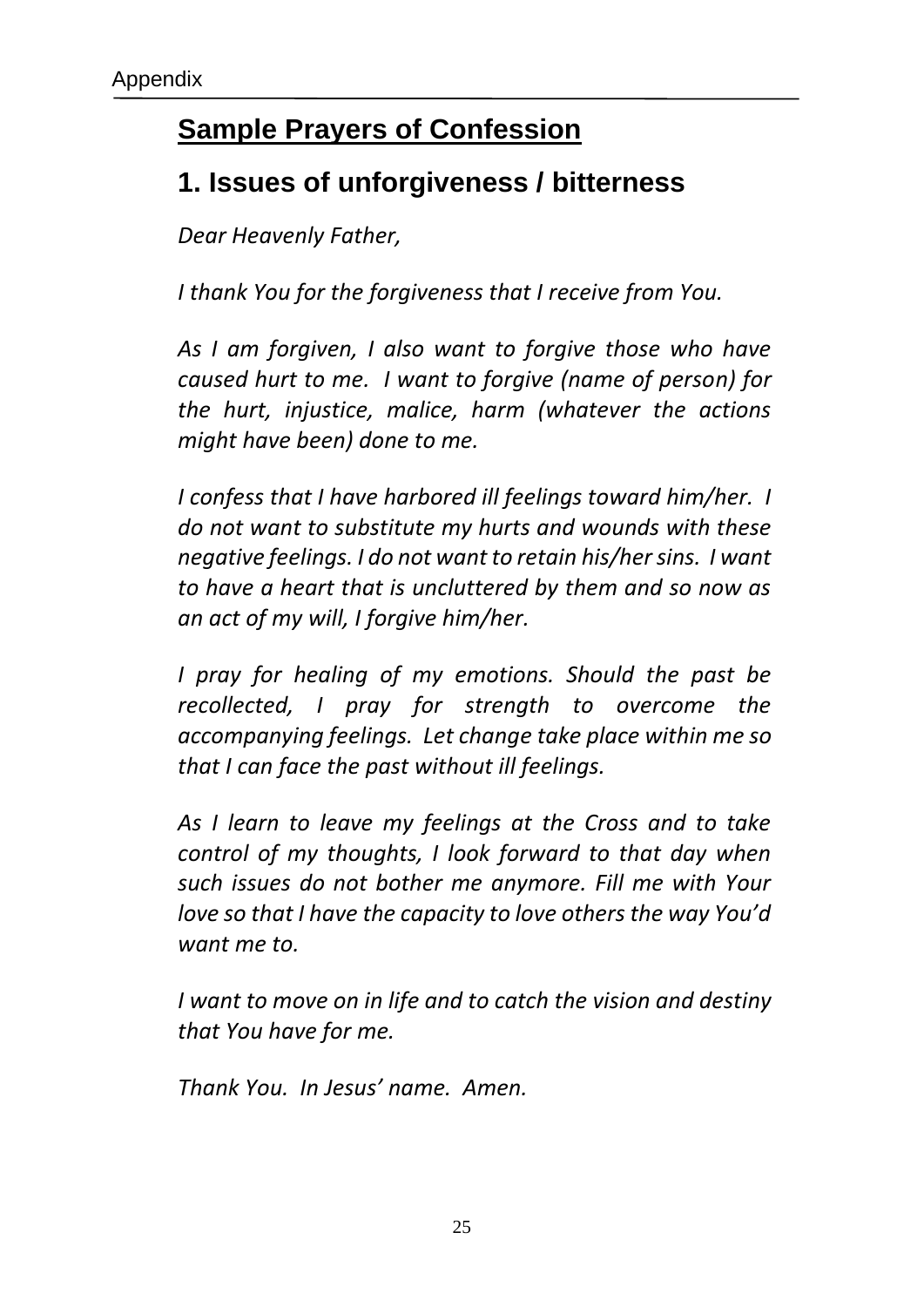## **2. Involvement with the occult**

*Dear Heavenly Father,*

*You are God and there is none other beside You.*

*I confess my involvement with things that border on the occult. I renounce these works right now and that I shall have no part with them. I renounce the works of palmreading, fortune telling, horoscope, ouija board, séance, out-of-body experiences, demonic rituals, ungodly ties, etc, which I once engaged in. I renounce them as works of darkness that do not profit me. I repent of my involvement with them. I part with them right now.* 

*Please wash me and cleanse me from every defilement of body and spirit. I acknowledge that You alone are my Lord, Shepherd and Guide. Let every demonic stronghold and bondage be broken in the name of Jesus. I submit to You and I resist the works of the evil one to gain footholds into my life. I say to the evil ones, 'In the name of Jesus, be gone from me.'*

*Father God, I take captive every thought that is contrary to the knowledge of Jesus Christ. I submit my thoughts and take them captive in obedience to the Lord. I desire freedom and liberty and acknowledge that it is in Jesus that I can find true freedom.* 

*Grant me wisdom, knowledge, understanding, skill and determination to do such that will help me to remain cleansed and clean.* 

*May Your name be hallowed and glorified in my life.*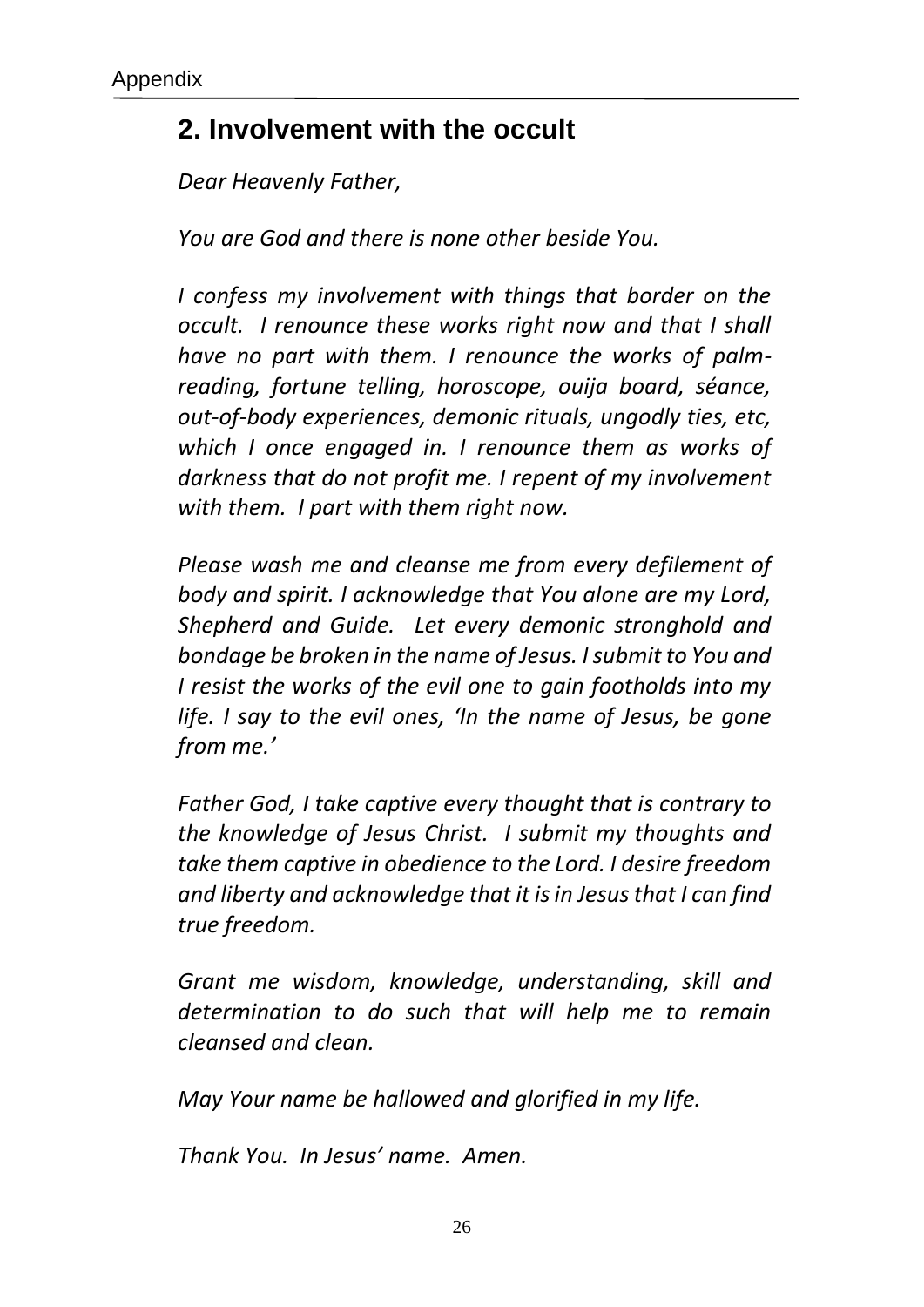## **3. Issues of impurity**

*Dear Heavenly Father,* 

*You are holy and You want me to be holy.*

*I confess to You the lust of my flesh and the lust of my eyes. I do not want to become a slave to such sins. Forgive me for my roving eyes and ungodly thoughts. Forgive me for my sexual infidelity and ungodly sexual liaisons (if any).* 

*(If there are sexual liaisons…)* 

*I renounce my sexual liaisons with (names of person). I have sinned against my own body. I repent of this sin. Let every ungodly tie and soulish entanglement be cut off and every doorway of defilement closed.* 

*Have mercy on me. Isaiah 1:18 says that though our sins be red as scarlet, we can be washed white as snow.*

*Please wash me, make me clean and whole. I pray for cleansing of every defilement in spirit, soul and body. Give me a new heart and give me such a pair of eyes that they are single and full of light. I pray to become a vessel of honor for Your glory.*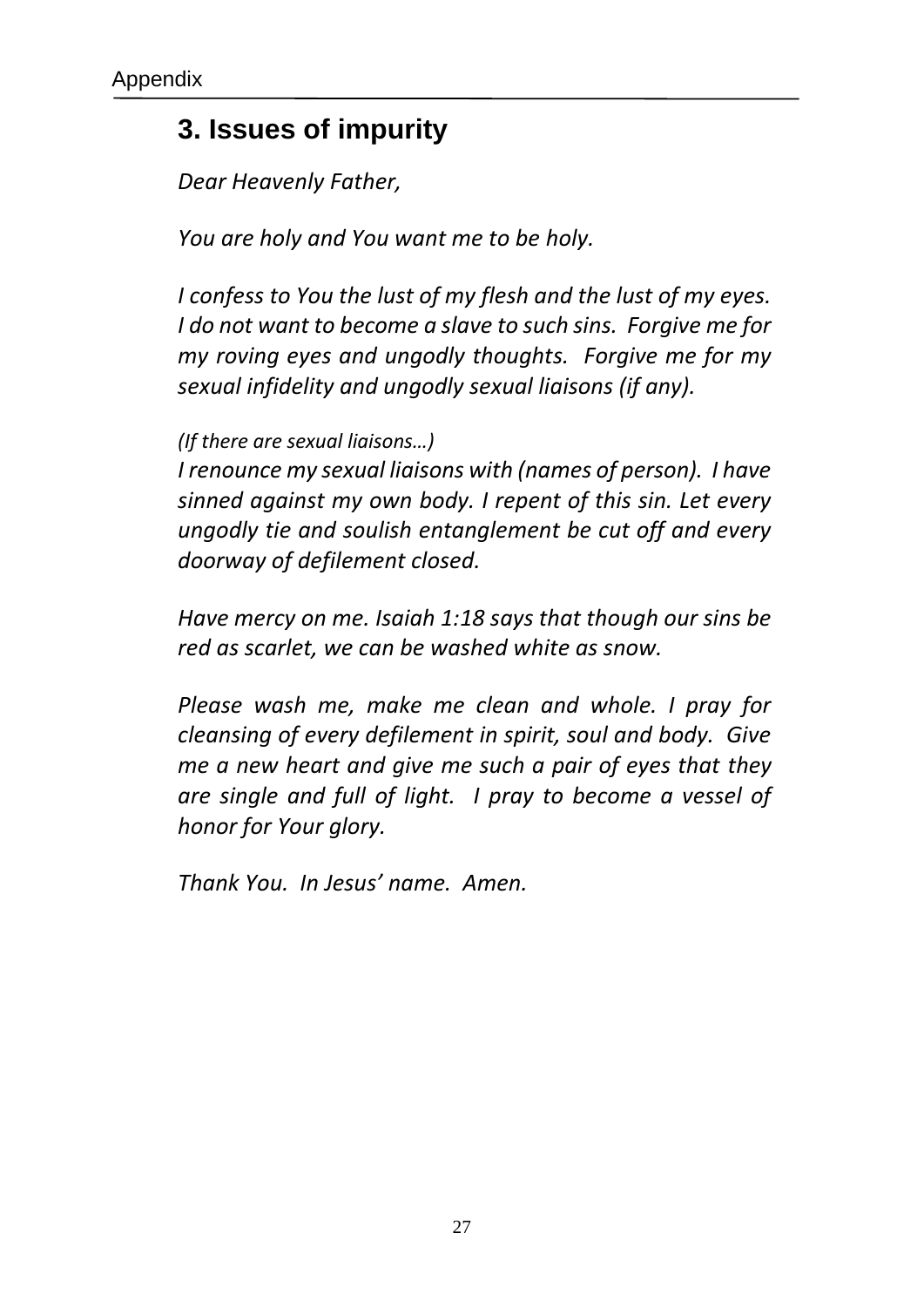## **4. Issues of idolatry**

*Dear Heavenly Father,*

*You alone are the Mighty God and You have said there we shall have no other gods besides You.* 

*I acknowledge that there are things in my life which I dearly hold on to, and in one way or another they have become idols in my life. They have become things that are more important than You.* 

*I confess my sin of idolatry. Please forgive me for having these idols. There are \_\_\_\_\_ (name the idols in your life). I repent of idolatry.*

*Teach me to surrender these things to You and to look to You as my provider and Lord instead. I do not want these things to become idols anymore.* 

*Bring me to the place where divine exchanges can take place. I want to yield my life to You and I pray for the strength to do so. Help me to seek first Your kingdom and Your righteousness and to know that You are more than able to give me that which is good and profitable and which pertains to life and godliness.*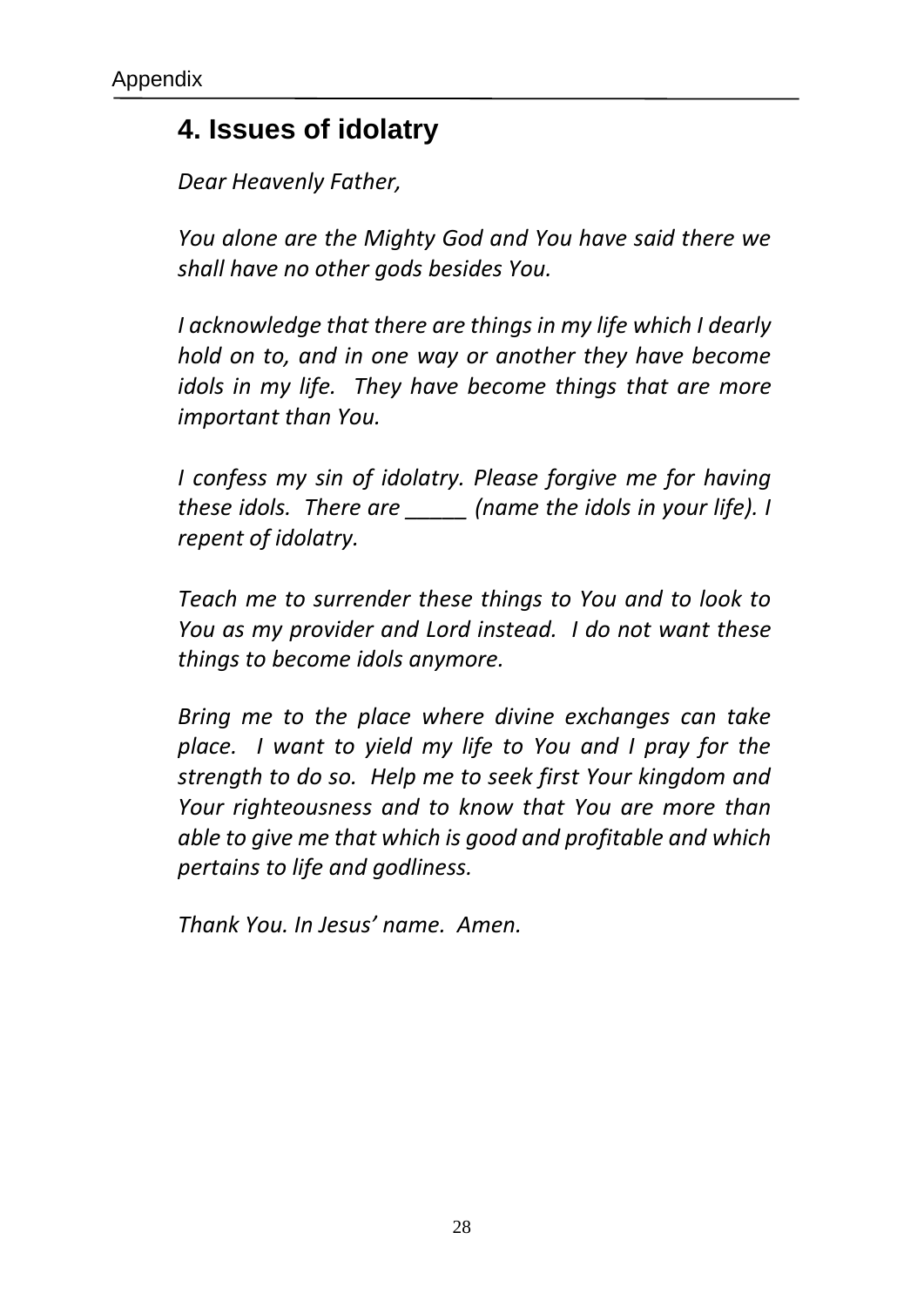## **5. Issues of pride**

*Dear Heavenly Father,*

*To You alone belong glory, power, dominion, splendor and honor.*

*Lord, I acknowledge my pride. I see the specks in others and fail to see the log in my own eyes. I think too highly of myself. I have been judgmental of others.* 

*I have made mistakes in life but have been too proud to admit them. My pride has set me against You.*

*I come to You now. I release my ego and pride. I seek Your mercy. Please do not deal with me according to my sins but according to Your loving kindness and tender mercies.*

*I pray for a heart that is malleable and contrite. I ask to become sensitive and responsive to the promptings and convictions of the Holy Spirit.*

*Yes, may I be a vessel that honors you.*